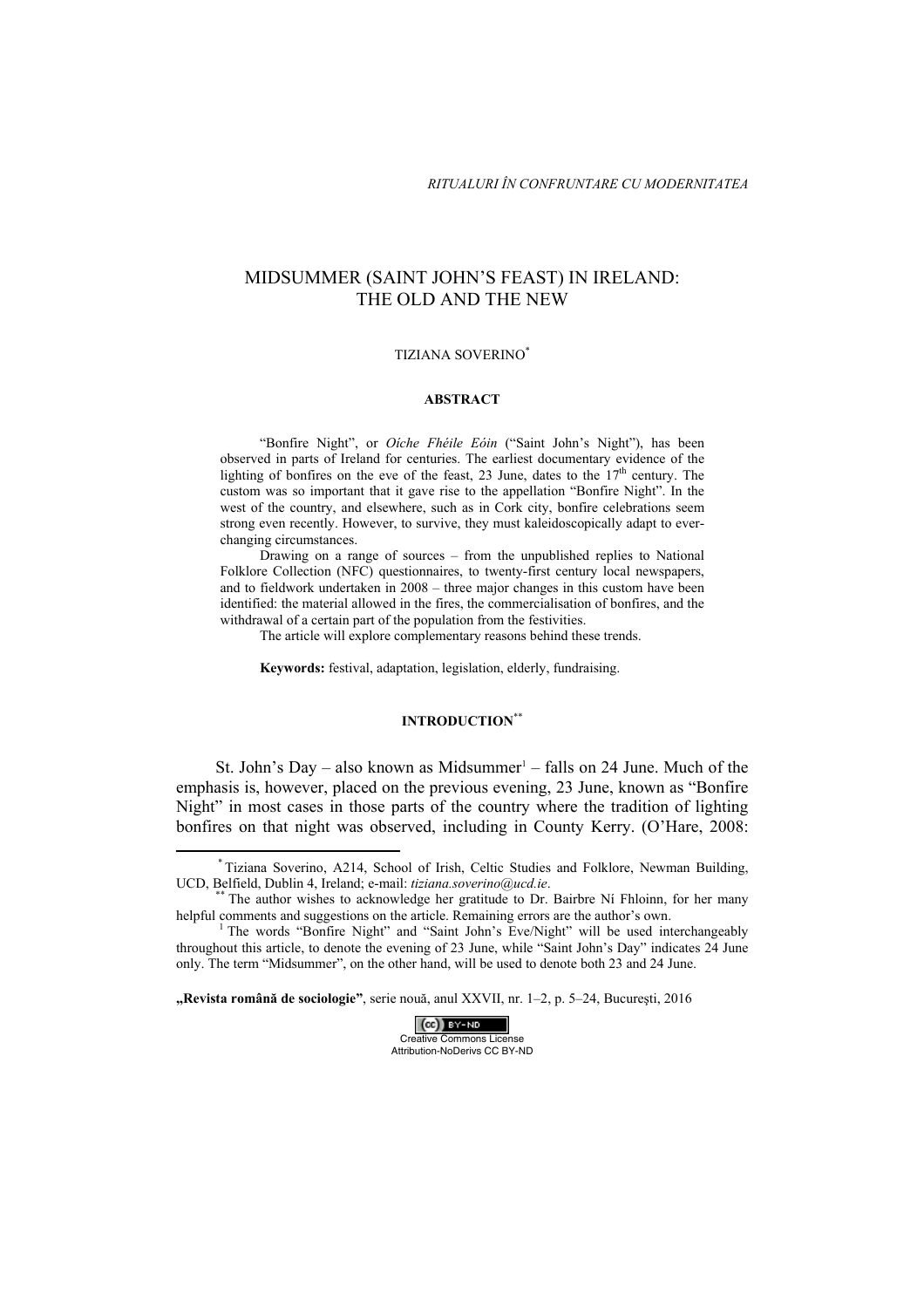26–7) In Irish, the day is most commonly called *Oíche Fhéile Eóin* or *Oíche Shain Seáin* ("Saint John's Eve/Night"), with various dialect spellings. It is known that the Feast of Saint John, and its principal attached custom, the lighting of bonfires, has been observed in Ireland at least from the  $17<sup>th</sup>$  century, as immortalised in the writings of Sir Piers. (printed in 1786: 123)

Yet, this is not merely an Irish feast. In the past, it was celebrated throughout Europe, and even as far as Morocco and Brazil. Even nowadays, bonfires are still lighted in many places (e.g. in Spain; in Ireland, "West of the Shannon"<sup>2</sup>).

The festival in its modern manifestations appears to be a combination of pre-Christian and Christian ideas and traditions.

This article draws primarily on original research (Soverino,  $2009$ )<sup>3</sup>. The focus is on the festival from the late  $19<sup>th</sup>$  century to the early  $21<sup>st</sup>$  century. The material discussed draws mainly on the replies to two questionnaires: "Midsummer – The Feast of St. John" (1943, clustered in the following manuscripts: NFC 956–959; 1135; 1855–1857; 1911; 2027; 2074; 2153) and "Bonfires" (1973, NFC 1855– 1857; 1911; 2027; 2074; 2153); and two minor questionnaires on "Patron Saints" (1943, NFC 945–948; 1135; 1305) and "Holy Wells" (1934, NFC 466–468; 1136; 1305; 1823). All of these questionnaires were organised and circulated by the Irish Folklore Commission  $(IF\hat{C})^4$  and successive institutions in Ireland. The article is also based on fieldwork carried out in parts of Counties Mayo and Roscommon in June 2008 (by the author), and by members of the Department of Irish Folklore, University College Dublin (UCD) in June 2001. Notices and articles from local journals and newspapers from the west and from other parts of Ireland have also been consulted.

The most common English name for the feast in Ireland is "(the) Bonfire Night". (Soverino, 2009: 3–10; 54–61) The terms are here telling, since bonfires are often the *sine qua non* of the festival<sup>5</sup>. As put by a tradition-bearer from Co. Donegal: "Just as the sun set (...) nothing was to be seen all over the district but fires". (NFC 958: 98)

The custom is still surviving in parts of Ireland, especially in the west of the country, and in other areas, such as Cork city<sup>6</sup>.

<sup>&</sup>lt;sup>2</sup> As put by some tradition-bearers (NFC manuscript, heretofore NFC 959: 19).

<sup>&</sup>lt;sup>3</sup> For references to specific pages of the NFC primary sources, see Soverino 2009.

<sup>&</sup>lt;sup>4</sup> Since its inception in 1935, the Irish Folklore Commission, which became the Department of Irish Folklore in 1971, and subsequently the UCD Delargy Centre of Irish Folklore and the National Folklore Collection in 2005, focussed on collecting traditions of the people.

 $<sup>5</sup>$  It may be noted in passing, however, that the lighting of bonfires is by no means the only</sup> custom associated with the Feast of Saint John in Ireland.

 $6$  In the east of the country, bonfires were lighted on a different summer day (28 or 29 June, respectively the Eve and the Feast of Saints Peter and Paul), or on other occasions (*e.g.* on Halloween in Dublin).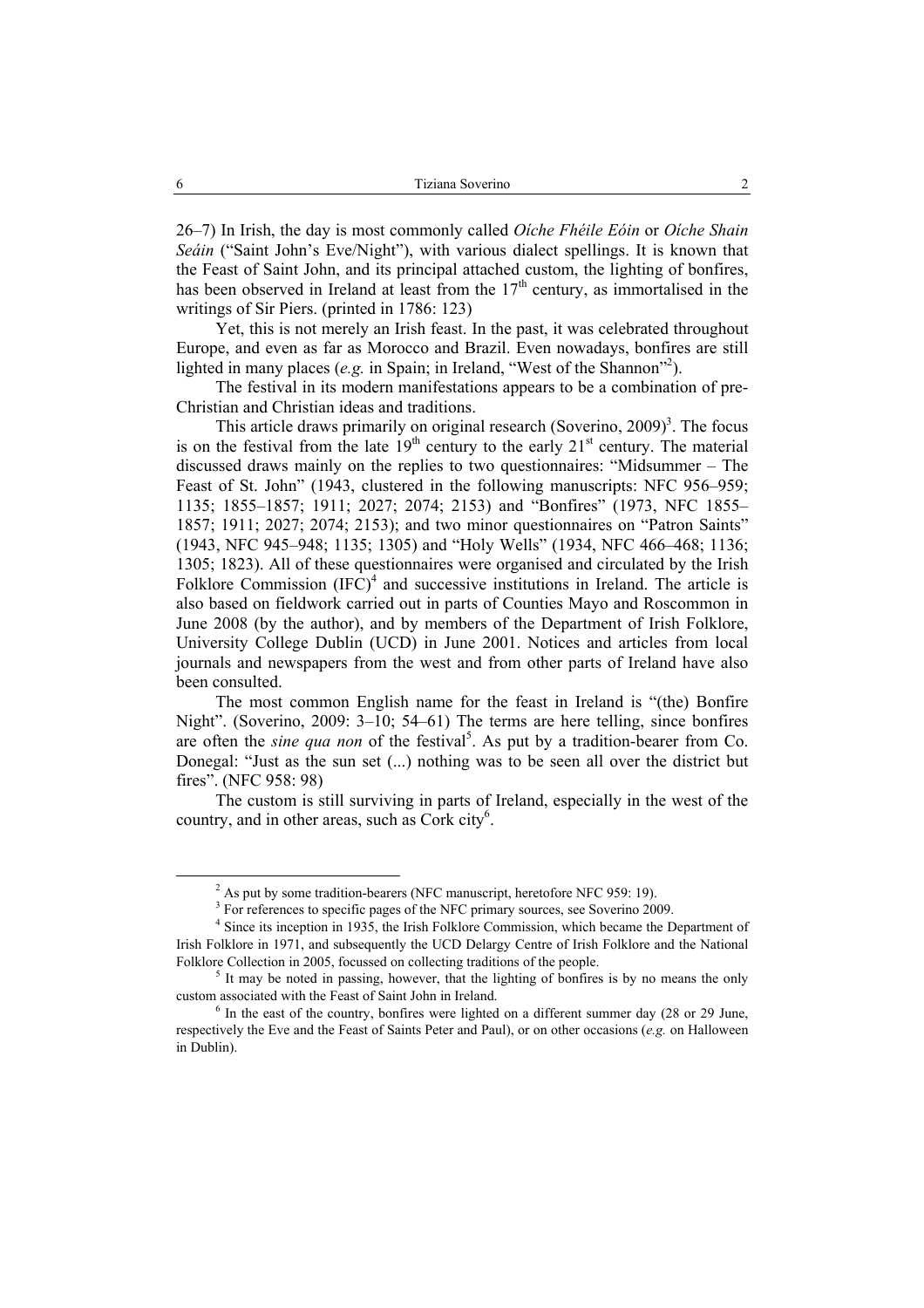In what one may perceive as a contradiction, a festival of possible Anglo-Norman origin has survived in the most "Gaelic" areas of Ireland. From an historical perspective, it can be noted that there are either no very early literary references to the lighting of Midsummer bonfires in Ireland, or that they have not yet come to light. While the absence of records for the festival in the medieval literature is normally considered a reflection of historical reality, the lack of literary references until the  $17<sup>th</sup>$  century may call for explanations of a different kind. The maxim according to which "absence of evidence is not evidence of absence" must perhaps be borne in mind in this case. However, it seems justified to assume that the festival was introduced in Ireland, or at least strengthened, by the Anglo-Normans from the 12<sup>th</sup> century onwards. Although Saint John the Baptist was probably considered relevant in Ireland already in pre-Norman times, it is likely that his cult was intensified, and spread at a popular level, following the Anglo-Norman arrival. It is from this time onwards that statues of the saint were commissioned, and produced, in an Irish context, no doubt also encouraged by the establishment of Continental monastic orders in Ireland (MacLeod, 1946: 95–97); and several churches, both Catholic and of other denominations, were dedicated to St. John the Baptist.

# **EMPHASIS ON RECENT TRENDS**

Festivals may be considered living links between the past, the present and the future. They go back to the past, as they were often observed by ancestors (origins); simultaneously, their survival indicates that they are relevant now (functions); finally, they are constantly changing to survive in the future.

It is thus hardly surprising that the Feast of Saint John in Ireland is also adapting to novel circumstances. This article will explore some of the principal changes in the observances and celebrations of the festival, in relation to its principal custom: the lighting of bonfires.

In the past, there were two principal kinds of bonfires usually lighted on Saint John's Eve, 23 June, namely family and communal bonfires. Family bonfires, as suggested by the name itself, were relatively small, private conflagrations, which involved the participation of the extended family, and they were usually held in the vicinity of the house or on the farm. The communal bonfires, on the other hand, saw the coming together of one or more townlands, representing major annual social occasions (Danaher, 1972: 137–138). Indeed, Saint John's Eve bonfires constituted one of the principal opportunities for the members of the local community or townland to gather together on a yearly basis. Even elderly members of the community, who might rarely be seen outdoors throughout the rest of the year, frequently joined in the celebrations associated with the St. John's Eve bonfires.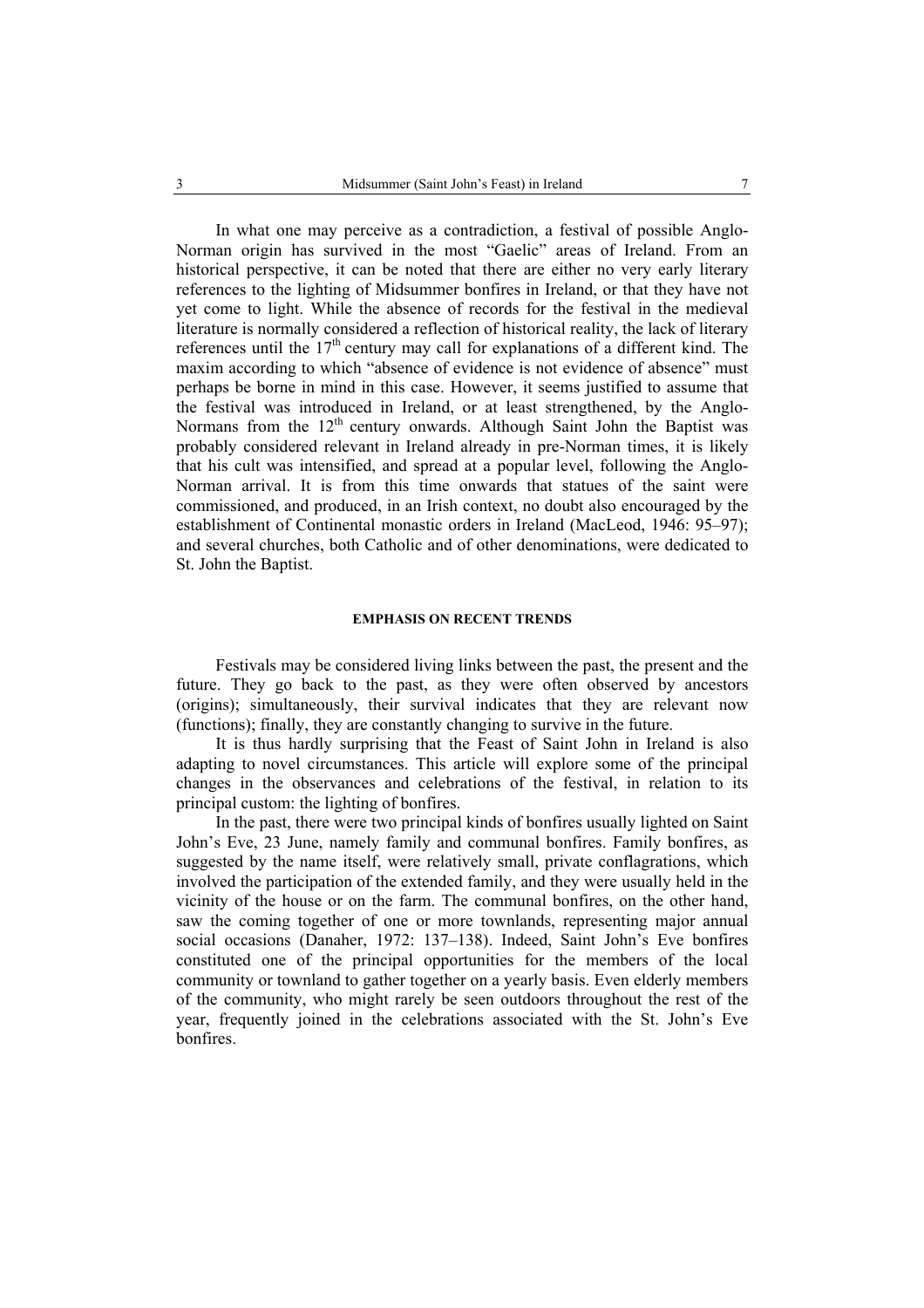Three major trends have emerged from fieldwork conducted in June 2008, in parts of Counties Mayo and Roscommon, and from an examination of newspapers from the west and north of Ireland published in June 2001 in addition to local journals, newsletters, magazines, and of more recent YouTube videos of celebrations. These are as follows:

*1.* Reactions to the prohibition of burning tyres/rubber/toxic material because of legislation.

Principal source of information: fieldwork interviews conducted in June 2008<sup>7</sup>.

*2.* The organisation of bonfires by businesses such as pubs and restaurants, or by local authorities; and charity fundraising events held on or around Saint John's Night (*e.g.* "Dancing at Crossroads" event, Kilmore, County Wexford).

Principal source of information: selected local newspaper notices and articles. *3.* The withdrawal of the elderly from the bonfires.

Principal source of information: replies to NFC questionnaires.

### **FIRST TREND: REACTIONS TO THE PROHIBITION OF BURNING TYRES AND RUBBER**

New regulations, aiming to protect the air quality, came into force in Ireland in 1987, with the Air Pollution Act (*http://www.irishstatutebook.ie/1987/ en/act/pub/0006/index.html*). The Act specifically prohibits, *inter alia*, smoke consisting of "heavy metals and their compounds" (*ibidem*). Rubber tyres, when burned, release zinc oxide, toxic dioxins and carcinogens (Sharma *et al*., 2000: 381–382), *i.e.* heavy metals. Those substances can cause both environmental pollution, and health hazards for those exposed to them.

As clear from the quotations from the 2008 interviews provided below, all tradition-bearers, regardless of age and location, agree that tyres, rubber and other rubbish formed a substantial part of the material burnt in Midsummer bonfires in the past, but which were subsequently forbidden, by law.

INTERVIEW 1 (CO. MAYO)

**Tiziana**: Yeah. And, what is the attitude of the guards, or the police, the way...?

**Tradition-bearer**: Oh, they never interfered at all, no problem, not at all. Nowadays, there would be a problem nowadays with the pollution, like, because there would be lots of tyres and rubber, and stuff like that, and you are not supposed to burn them anymore, yeah, because of… that's the law, you know. But I think they sneak a few in anyway.

**Tiziana**: Yeah, I mean, it's just an old tradition.

 <sup>7</sup> Recordings of the interviews are available in the NFC Audio Archive; for full-length transcripts of the interviews, see Soverino, 2009: 423–445.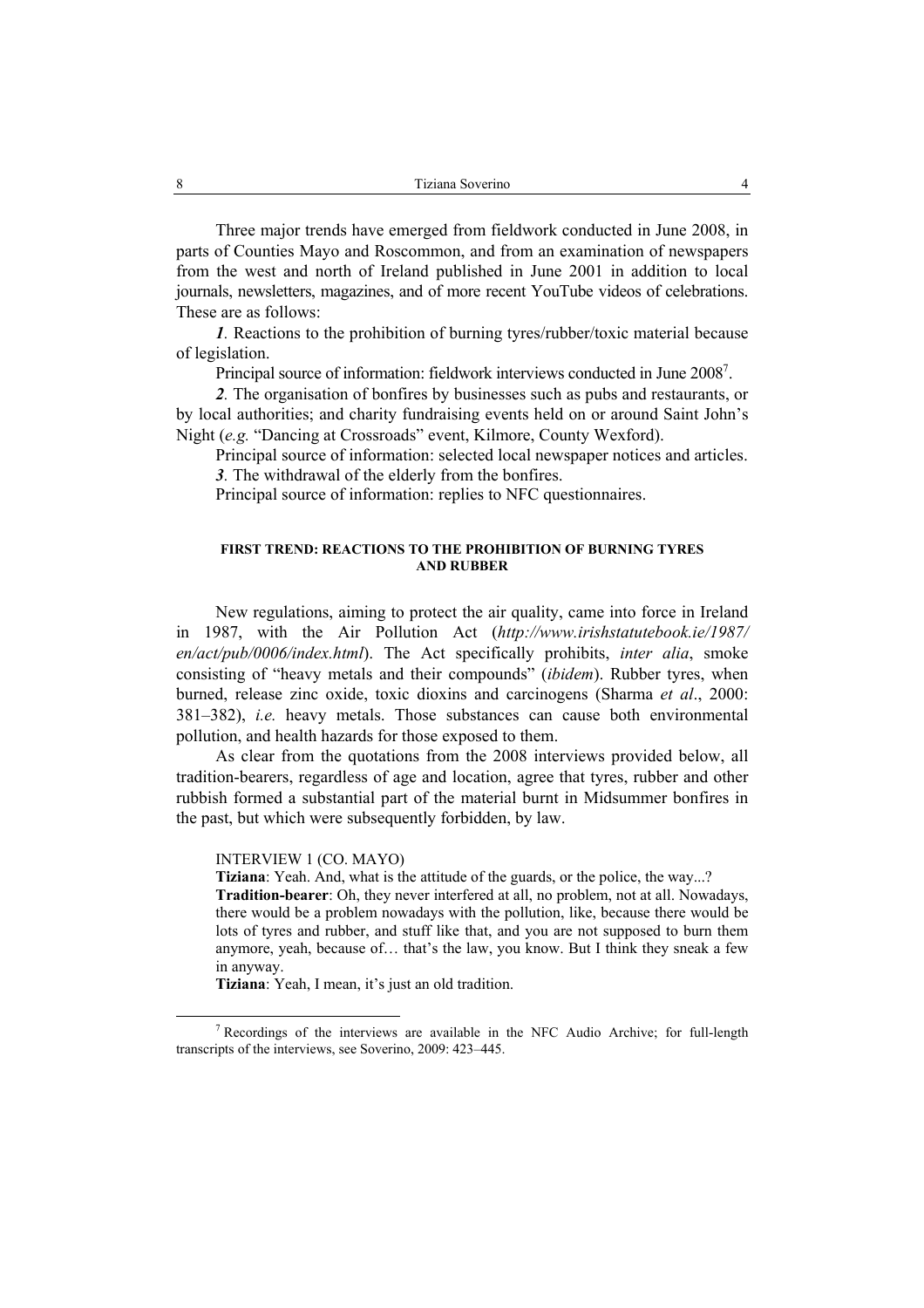**Tradition-bearer**: It is (?) a chance nowadays to get rid of all extra bits and pieces around the house, you know, like, everyone has more than they need, beds and mattresses and chairs, or whatever, you know, and it seems that you can't burn them in any other way, people store them up and keep them, and get rid of [them].

#### INTERVIEW 2 (CO. ROSCOMMON)

# **Tiziana**: Did you put rubbish?

**Tradition-bearer**: Yeah, yeah, not so much rubbish, not so much rubbish, but we would get tyres, bald tyres, you wouldn't get away with that now, you know; OK, you can understand why, they are noxious fuel. And to start a fire we would get used oil – we used to call it burnt oil. The garage will keep the burnt oil, you know, when they take the oil out of the engine, you know, it's all black and sticky, and it's, you know, they are changing the oil, but they'd keep the oil for us, and we would use the used oil to start the fire. So, I mean, when you start a fire, it wasn't great to start with now, you know, you are talking about tyres, and burnt oil, and maybe turf. (Years ago).

#### INTERVIEW 3 (CO. MAYO)

**Tradition-bearer**: All the bonfires, you said... they are all gone (?..*.Unclear*).

**Interviewer 1**: Why is that, do you think?

**Tradition-bearer**: They just stop from burning anyway, that's that, you shouldn't be at it.

**Interviewer 2**: Is it the legislation has stopped do?

**Tradition-bearer**: Oh, yeah, you are not allowed to burn the tyres there, like. **Interviewer 2**: Oh, that's why.

**Tradition-bearer**: (...?) a few cardboard boxes in it. We did buy lots of tyres once, and you burnt them, not now, no, finished, finished now (...). Mostly now they would have the bonfire, like, at their backyard, where they won't be seen. They are trying to do that now, because the Guards will be out. If they saw the black smoke, they can come in here. (...)

**Interviewer 2**: So a whole pile of people tonight will be breaking the law then...? **Tradition-bearer**: Yes, yes.

**Interviewer 1**: That's right.

### INTERVIEW 4 (CO. MAYO)

**Child 1**: I might ask my dad could he put some tyres in.

**Tiziana**: Oh, what's the name of this... *(interruption)*?

**Child 2**: No, you are not allowed tyres, you are not allowed tyres.

**Tiziana**: But you are going to have them... no? You are not allowed anymore? I think...

**Child 2**: It's illegal to burn them in Ireland.

We can trace an evolution of the material put in the Midsummer bonfires in Ireland, as indicated by the questionnaire replies. Until the 1950s, it consisted primarily of the most readily-available type of local fuel and material, *e.g.* turf, wood, furze, heather, cow-dung.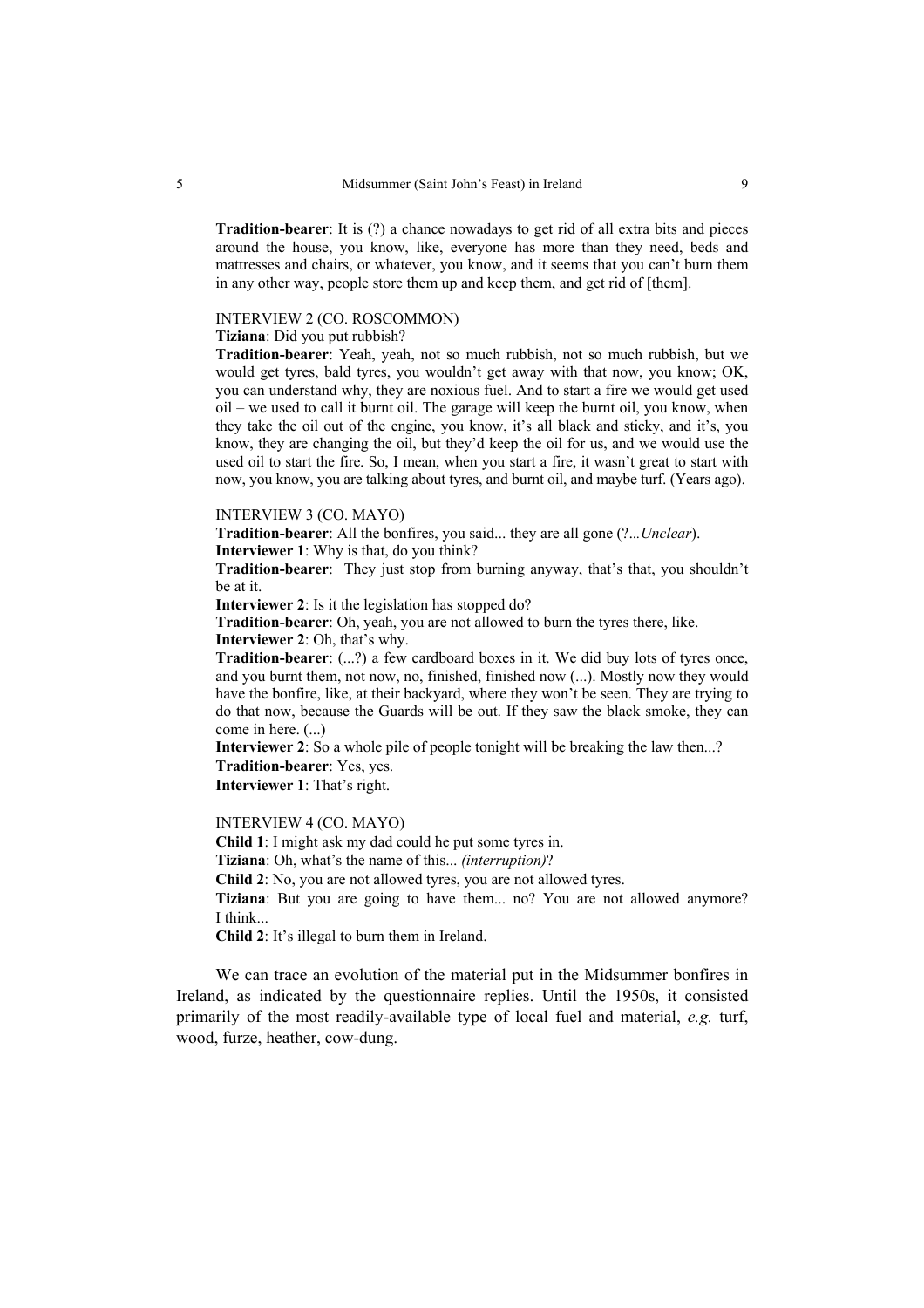From the 1950s, discarded rubber tyres (from bicycles and motor cars) became increasingly widespread, as clear from the replies to the 1970s questionnaire on bonfires at least until the late 1980s (Soverino, 2009: 121–132; 188–241).

In 1987, legislation prohibiting them was promulgated, as mentioned. As a consequence, people nowadays avoid putting tyres in the bonfires, or they put them in at the last minute.

The tradition-bearers from Co. Mayo and Roscommon quoted above seem to have an ambiguous attitude towards the topic. Tradition-bearers 1 and 3 seem to imply that, even though the burning of tyres was in theory forbidden, local authorities may turn a blind eye for the night, and that is the reason why some Saint John's Eve bonfires have been moved from public spaces to backyards, to try and make the black smoke less visible for the police to intervene. On the other hand, informants 2 and 4 seem more guarded: they claim that tyres are not burnt any longer, perhaps out of fear of doing or reporting something illegal.

In connection with the Midsummer bonfires as occasions to burn rubbish, a somewhat controversial article, dated to June 2001, reports that an Anti-Dump Action Committee organised a barbecue for "Bonfire Night"<sup>8</sup>. Now, to this writer, it looks quite contradictory that a group interested in putting an end to the illegal disposal of rubbish made use of the tradition of "Bonfire Night" to set up one of their events. Perhaps it was intentionally done, in order to show that Bonfire Night can be enjoyed even without the burning of illegal material, as no bonfire is referred to in connection with such event, the barbeque being the only form of entertainment mentioned. Alternatively, the choice of holding an Anti-Dump Action Committee barbecue on the Eve of the Feast of Saint John might have been a coincidence.

In more recent times, environmental regulations have become even stricter. The Waste Management (Prohibition of Waste Disposal by Burning) Regulation 2009, S. I. No. 286 of 2009, imposes a fine of up to 3,000 euro to those who breach it by burning waste, and also urges people to report neighbours or other individuals whom they may catch *in flagrante delicto* (*http://www.epa.ie/waste/householder/ burn/#.VjS-bWvakQI*).

It remains to be established whether this more recent law is regularly implemented.

<sup>&</sup>lt;sup>8</sup> See the *Connacht Tribune*, 22 June 2001, 8: "Anti-dump grouping hold big night out". Newbridge Anti-Dump Action Committee are holding a fundraising barbecue on Bonfire Night (Saturday, June 23) with music by Mike and John. A great night is promised and all support would be appreciated (...)".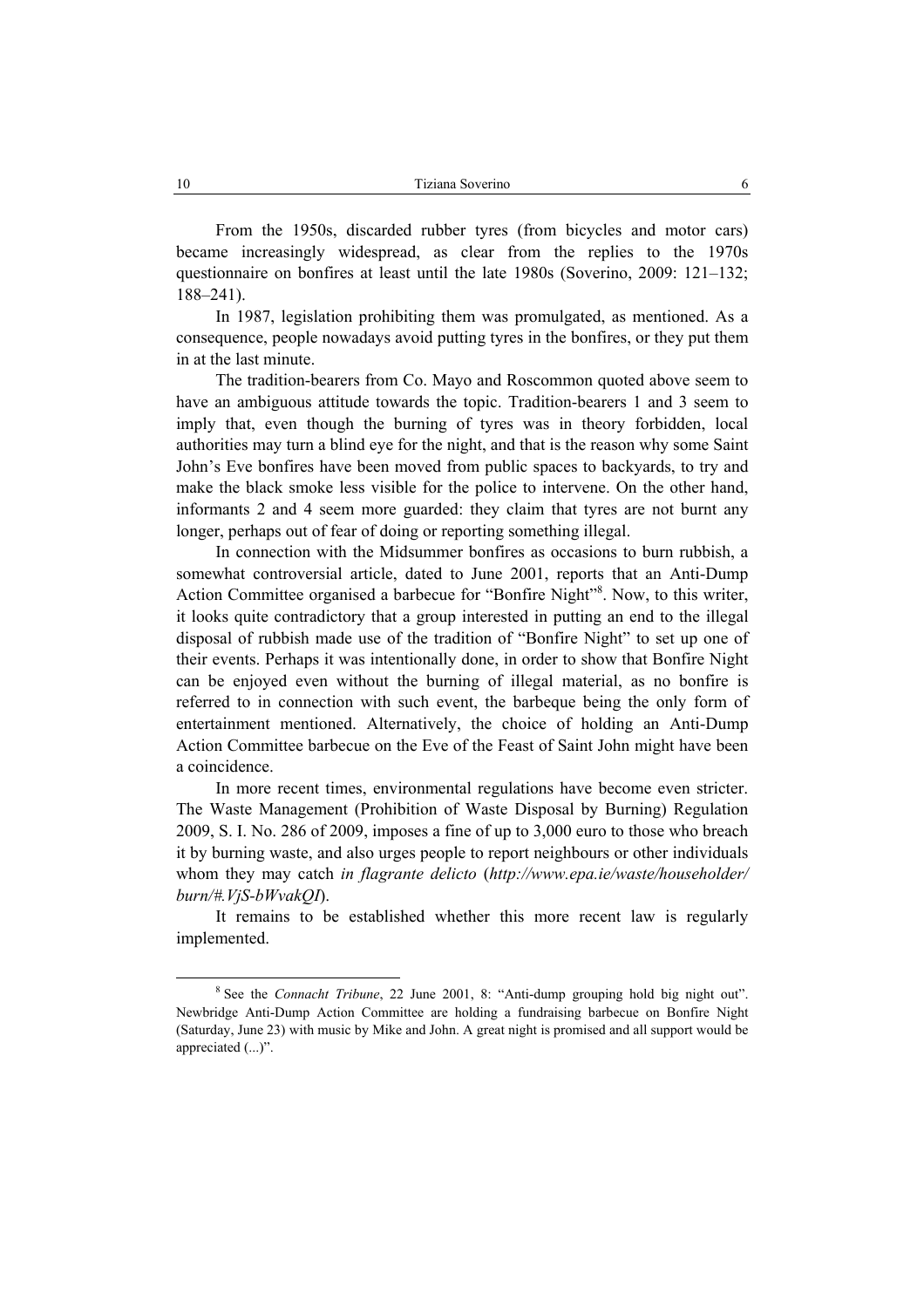# **SECOND TREND: THE ORGANISATION OF BONFIRES BY BUSINESSES; CHARITY FUNDRAISING EVENTS**

The commercial developments of Saint John's Feast celebrations in Ireland, and the organisation of a variety of fundraising events at the time of the festival, represent another trend. This trend, which has developed in the last twenty years, has emerged from an examination of local journals, newspapers, parish newsletters and, to a lesser extent, from NFC manuscripts themselves. The fieldwork carried out by members of the UCD Department of Irish Folklore in June 2001, and the fieldwork undertaken by the present writer in parts of Counties Roscommon and Mayo in June 2008, have shown that, in a number of instances, Saint John's Eve bonfires are still a spontaneous event, undertaken by and for the young members of local communities, and occasionally for the whole community. This, however, does not always hold true. In some places, the celebrations of Saint John's Feast have moved away from the form they had in the past, assuming commercial and charity connotations. What is now being witnessed is perhaps an example of the "Second Life" of folklore, when folklore material is used "in an environment that differs from its original cultural context". (Honko, 1991: 43) The First Life of folklore, on the other hand, is "the natural, almost imperceptible existence of folklore in the folklore community (…), neither noticed, recognised, or emphasised" (*ibidem*). "The Second Life" of folklore may be detected in the observances of the Midsummer festival in other countries. For instance, in Turin, the practice of lighting the Saint John's Eve bonfires was abandoned in the 1850s, and was then reintroduced into the cultural scene of that city from 1971 onwards. (Flamini cited in Bonino, 2007: 3–8) To return to Ireland, the dates of some of the bonfires and associated celebrations organized by public houses and restaurants, as well as of fundraising events, are usually moveable, being held on the Friday or Saturday closer to the 24 June.

The commercial potential of folklore and of calendar events in particular, is substantial. This is shown, for example, by the sale of religious objects, such as rosaries, at the "pattern"<sup>9</sup>. The sale of fancy dresses and ready-made decorations for Halloween in Ireland, and for Carnival in Continental Europe, are examples showing the level of commercialization which can be attached to festivals. It does not come as a surprise, then, that the custom of lighting Midsummer bonfires, along with the more recent open-air barbecues to accompany them, is also being commercialized, in at least parts of the west of Ireland. An analysis of newspapers from that area of the country for June 2001 has indicated that many public houses and restaurants offer a ready-made bonfire and/or barbecue on the grounds of their premises. These events are often accompanied by a band playing live music.

<sup>&</sup>lt;sup>9</sup> From the Irish *patrún*, it indicates a religious pilgrimage, which was usually associated with a patron saint and was often held on an annual basis (Ó Giolláin, 2005: 11).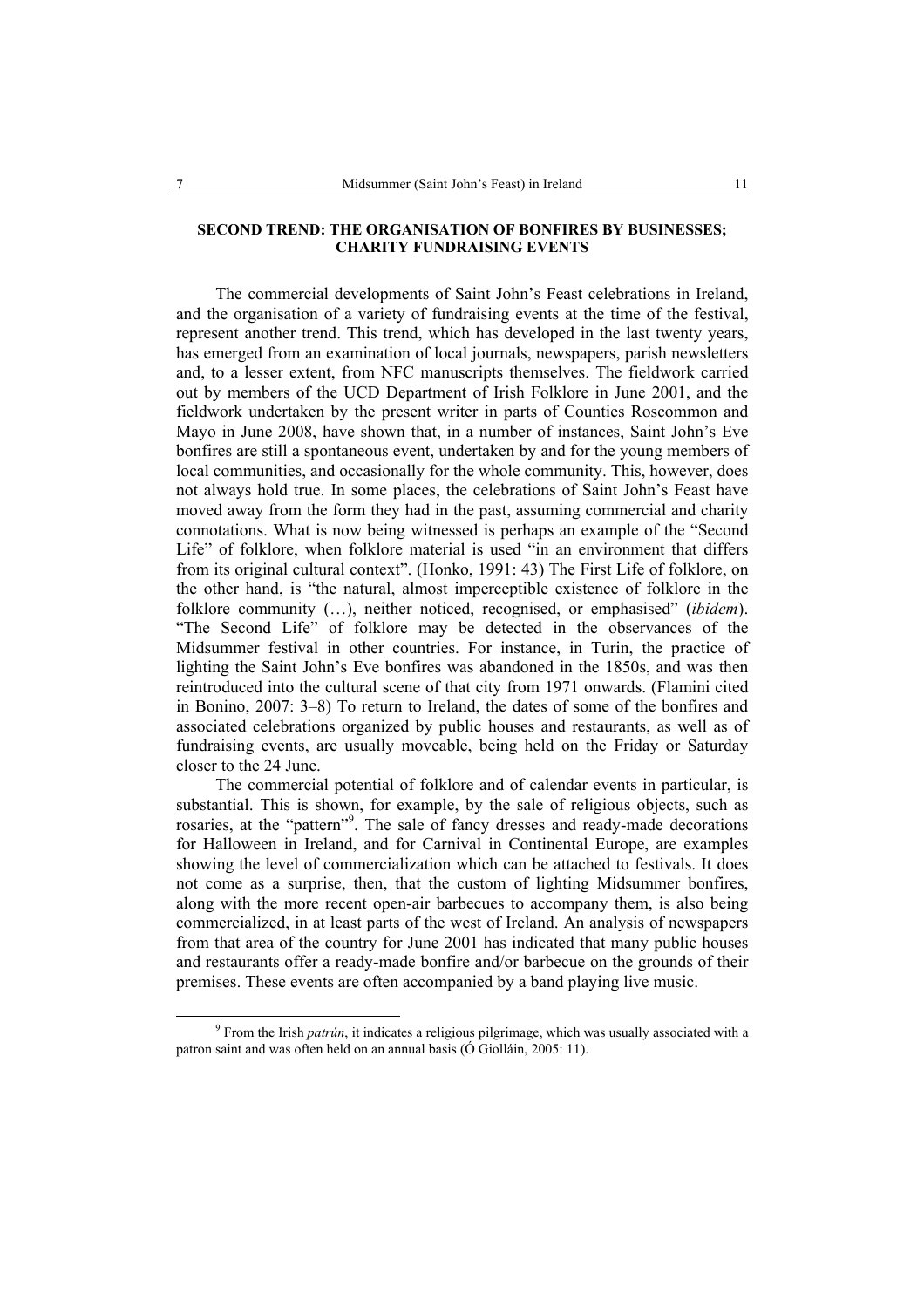An example is found in the *Roscommon Herald* dated to 20 June 2001, where, as part of the "Entertainment" section, was written:

The Corskeagh Lounge and Restaurant (Farrell's) – Frenchpark. Saturday, June 23: Bonfire and Barbecue with Open Air Session (weather permitting), fancy dress parade at 9 o'clock.

(Roscommon Herald, 20 June 2001: 31)

This appears to be a fairly recent development, perhaps paralleling the shift of the Irish *céilí*, or informal social gatherings of neighbours and friends, from private fireplaces, to public-house settings (Brennan, 1999: 136). Likewise, the dances, which were held at crossroads and other outdoor locations up to the 1930s, moved to the dance halls under the Dance Hall Act of 1935 (*ibidem*, 125–126), later shifting to other venues such as clubs. Numerous informants, when talking about Saint John's Feast, also stated that the prohibition on holding outdoor dances had a bearing on the survival of the customs associated with Saint John's Feast. For instance, one informant from the Ballintober area of County Roscommon remarked, in the late 1970s, that:

The Dance Halls first injured the bonfire, for they one and all held a Bonfire Night Dance for just a few pence. At the start of this, all the young folk went, now it's the singing pub. What a pity – the beautiful wide tarred roads now for dancing – but then it would mean a car or lorry a minute; what a change from the bicycles along the roadside.

(NFC 1911: 23)

It may be argued that the organisation of some Midsummer bonfires by pubs and restaurants is not merely an exploitation of an ancient festival for profit, but perhaps also a form of adaptation to modern lifestyles. Firstly, many people nowadays are accustomed to ready-made living, so to speak, as shown, for example, by the vast array of ready-made meals available in supermarkets. Consequently, a good number of people who would like to attend a Midsummer bonfire are simply too busy, or lazy to contribute to the gathering of the material necessary for it. Furthermore, an element of profit associated with Saint John's Feast was already present in former times, for a few tradition-bearers remarked that drinks were sold in the vicinity of the Midsummer bonfires (for example NFC 957: 118, Kilcommon area, County Mayo), or that people, at the end of the bonfire celebrations, would stop in the local pub for drinks. (NFC 957: 198, Kiltoghert area, County Leitrim) Not only that, but stalls selling drink, foodstuffs and other objects were also present in the case of religious patterns<sup>10</sup>, in Ireland and elsewhere, showing that not even in the past there was a real dichotomy between sacred and profane, genuine and commercial.

<sup>&</sup>lt;sup>10</sup> As already indicated.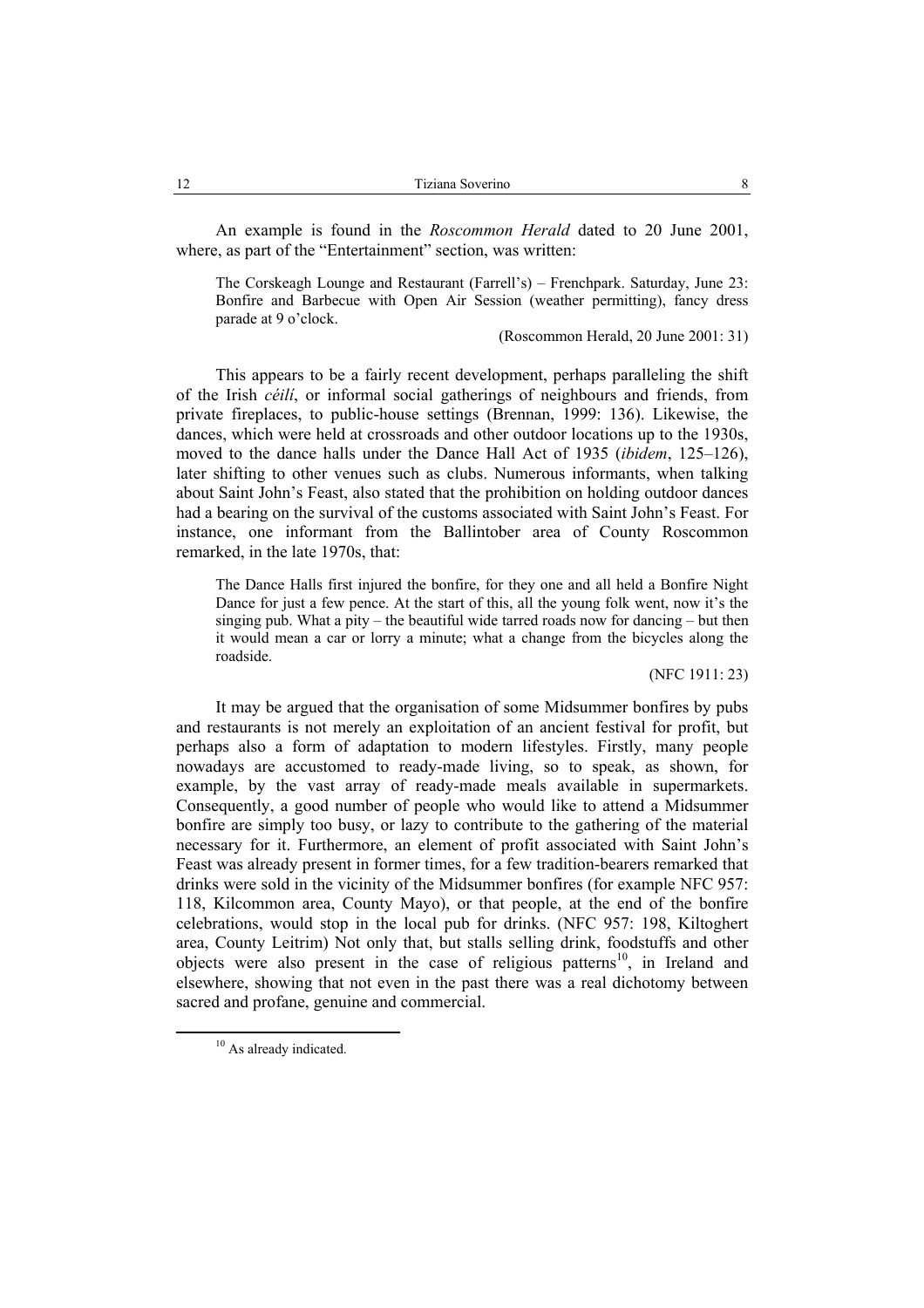It may thus be claimed that the organising of the Midsummer bonfires by pubs and restaurants, while representing a modern development of the celebrations, and possibly belonging to the "Second Life" of folklore, has stemmed from the time-honoured tradition of buying drinks at the local pub when coming home from the Saint John's Eve bonfires. Perhaps it is also of some significance that, at least by the 1970s, some of the places where Midsummer bonfires were lighted were conveniently "close to the pubs", possibly because such hostelries were local meeting points, and it would have been easier for the people to celebrate in the local public house after the bonfires had been lighted. (for example NFC 1856: 42, Lackagh area, County Galway) Only one more step was needed to have the pubs themselves organise the whole Saint John's Eve celebrations, something which eventually happened in some cases.

Undoubtedly, in some cases, the pubs and restaurants have taken charge of the whole Midsummer festivities, which were formerly organised and carried out by individuals and community groups without money-making goals. This fact should be evaluated against the backdrop of the pub taking the place of informal social gatherings in private houses and at crossroads, a phenomenon that gained more and more momentum from the second half of the twentieth century in Ireland. Additionally, as mentioned, the acceptance of ready-made and passive entertainment, partly caused by a more hectic and busy lifestyle, may also have contributed. Obviously, there is also a profit element involved, for, at times at least, the people attending the bonfires-cum-barbecue and the live music organised by pubs and restaurants, pay a fee to take part in the event. Even when there is no cover charge, the bonfire draws customers to the premises, and thus leads to an increase in sales and revenue. But one is reminded of the old custom, current in certain places of Ireland, according to which everyone attending the bonfire had to contribute his or her share of fuel, or of the custom of "giving a penny for the bonfire", something that was often requested by groups of youths carrying out a door-to-door collection for bonfire purposes. (Soverino, 2009: 130–132; 230–241) Perhaps, then, considering the enormous changes that have occurred in Irish society in the last fifty or sixty years, the fee that sometimes people pay to attend the bonfires in pubs represents the modern counterpart of those old customs of "giving something" for the bonfire. It remains to be established if the custom of having the Midsummer bonfires prepared by commercial enterprises will ultimately survive, as it appears to be a fairly recent development, yet in embryo.

A second relatively recent development of the celebrations of Midsummer in Ireland consists of Saint John's Eve and surrounding days and evenings being used to hold fundraising events. It may be noted that there are thousands of fundraising events organised in Ireland every year, which unite the generosity of the Irish with their love of entertainment. The exploitation of the feast of Saint John with its bonfire for charity and philanthropic purposes falls into this category. Once again, an analysis of a sample of local journals, magazines, parish newsletters and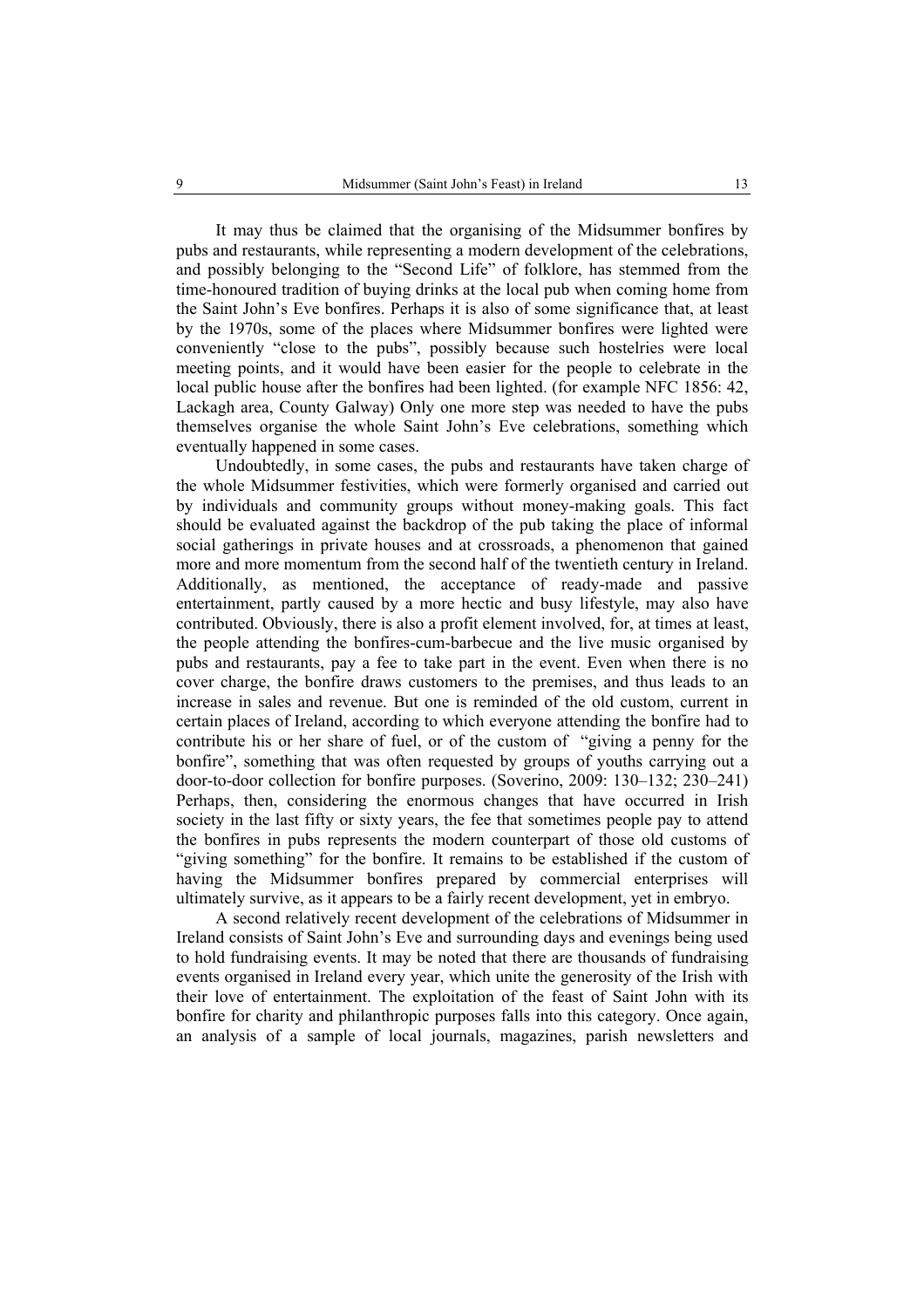newspapers, from late-twentieth century and early twenty-first century Ireland, shows that in various parts of the island, from County Mayo in the west to County Wexford in the east, Saint John's Feast has been exploited as a premium time for holding fundraising events. Concerning this, it should be emphasised that, in some cases, the clustering of outdoor charity events around the 21/24 June might have to do with the fact that the weather is more likely to be clement during this period of the year than at other times. On the other hand, a number of charity events scheduled around Midsummer appear to represent a conscious attempt, on the part of the organisers, to take repossession of ancient customs. Those customs are often deemed as part of the heritage and identity of Ireland, and they are said to have been forgotten, or no longer practised, as clear, for instance, from comments about the "Dancing at the Crossroads" event. Many charity events held on or around Saint John's Eve include the lighting of bonfires, or the organisation of a barbecue – similarly to the regular, non-fundraising events organised by venues, as noted. Other events, such as the kindling of candles to be brought in procession to a mountain top<sup>11</sup>, may also derive from the custom of lighting Midsummer bonfires on such heights. (Soverino, 2009: 102–105)

Perhaps one of the most telling fundraising happenings, openly recalling old customs which were specifically, although not exclusively, associated with Saint John's Feast, is "Dancing at the Crossroads" event. (Dillon, 2005–2006: 82–84) Based in Ballycogley, County Wexford, this successful event was hosted for three consecutive years from 2002 (*ibidem*). Organised by local people and clergy, (*ibidem*, 83) its aim is to restore the old and often half-forgotten custom of dancing at the crossroads, which formed part and parcel of life in rural Ireland. Although practised on many other occasions throughout the year also, as mentioned, dancing formed part of the Midsummer celebrations in Ireland. This is undoubtedly shown by the many informants who replied to the 1943 and 1973 questionnaires about Saint John's Feast and about bonfires, as indicated by an examination of the relevant NFC manuscripts. (Soverino, 2009: 144–147; 299) The organisers of the fundraising event "Dancing at the Crossroads" seem to have been well aware of this, so much so that they decided to hold the event around the 22 and 23 June each summer. At the same time, the exceptional number of people attending "Dancing at the Crossroads" (more than one thousand people assembled there in 2003, for instance) meant that a substantial amount of money was also collected, furnishing much-needed funds for charities such as Hospice Homecare, Concern, Special Olympics, and the cancer treatment unit at Wexford General Hospital. (Dillon, 2005–6: 82–84) Apart from Irish dancing, the charity event comprised many other

<sup>&</sup>lt;sup>11</sup> From the *Leitrim Observer*, 20 June 2001, 8 (Keadue/Arigna/Ballyfarnon community news): "BONFIRE NIGHT. The now annual lighting of the "Midsummer Candle" at the Mount on the 6 000-year-old collapsed chamber grave on top of Kilronan Mountain will take place at midnight on Saturday night, weather permitting. All who wish to walk up to light the "fire" should meet at the Presbytery at 11.00. The walk is an easy one but different. Anyone who wishes may come along".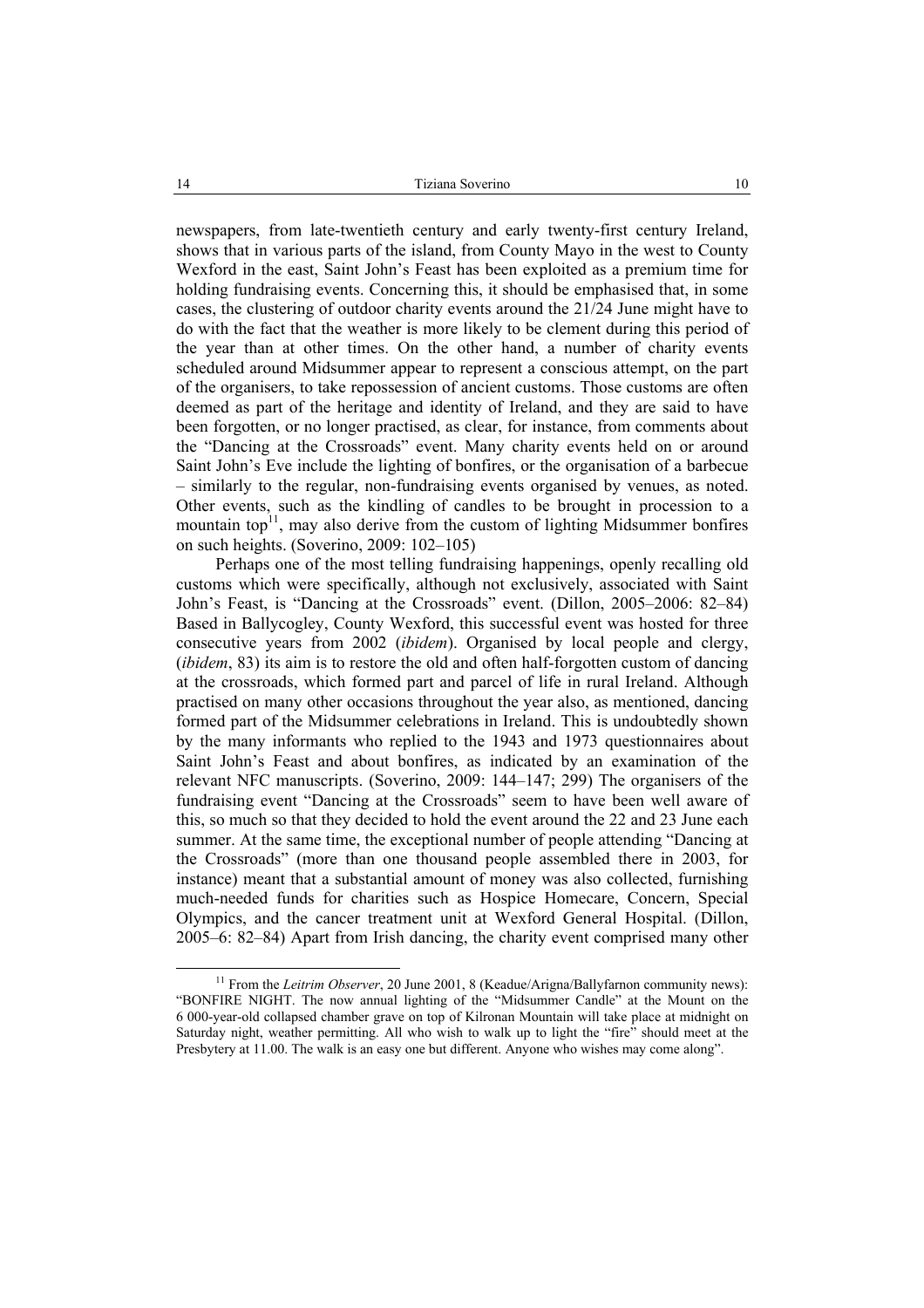disparate activities and performances, such as live music, singing, comedy, clowns, mummers, a barbecue and fireworks (*ibidem*).

As noted, the celebration of Saint John's Feast, especially in its more modern and commercialized forms, or for charity, has in some cases shifted to the weekends. This is possibly because those are the times when people are more prone to celebrate. Taking place in the late evening, Midsummer parties are likely to continue until very late at night; if held during the week, this may cause problems for people who have to get up early the following morning. Those problems are mitigated if the celebrations are held on a Friday or Saturday night. It may also be noted that different parts of the population are likely to be targeted by the Midsummer bonfires organised by public houses, and by those prepared by families or communities. The earlier are probably addressed primarily to an audience of unmarried people, since there is a ban on admitting young people to pubs after a certain time at night. The latter, on the other hand, seem to be attended primarily by children and youths.

It appears that a moveable date for the lighting of Midsummer bonfires does not generally apply to those bonfires that are more spontaneously prepared by local communities, most of which are held on 23 June, Saint John's Eve, each year. This, at least, is what emerged from the fieldwork carried out in June 2008; and this point was corroborated by an investigation of recently-collected material. However, it should also be noted that these more spontaneous bonfires are primarily prepared by and for children, teenagers and their parents, and that most of the older children and teenagers do not have to attend school at this time of the year, since pupils of secondary school age are already on holidays by 23 June. Finally, it is also possible that the shifting of these Midsummer celebrations organised by pubs and other commercial venues to the weekend nearest to Saint John's Day, ultimately betrays a secularization of Irish society, although, even in the first half of the twentieth-century, some informants did not consider Saint John's Day a religious festival.

Perhaps some folklorists belonging to the old school of thought would be quick to dismiss these new developments of Saint John's Feast, such as the bonfire and the barbecue prepared by public houses and restaurants, and the fundraising events associated with it, as unworthy of study, regarding them as spurious (re)-inventions of tradition. However, the present writer is of the opinion that folk customs and beliefs are worthy of investigation, even when they are relatively new, or re-invented. Folklore does not live exclusively in the past; it is also part and parcel of the present, and this is exactly what makes the academic discipline of folklore challenging and thriving. It is argued here that any given custom or tradition will, at one stage or another, have to change in order to adapt to new social and cultural milieus, while customs failing to do so will often be abandoned. Since life in Ireland, as in the rest of Western Europe, has changed enormously in the course of the last one hundred and fifty years and even more so from the 1950s,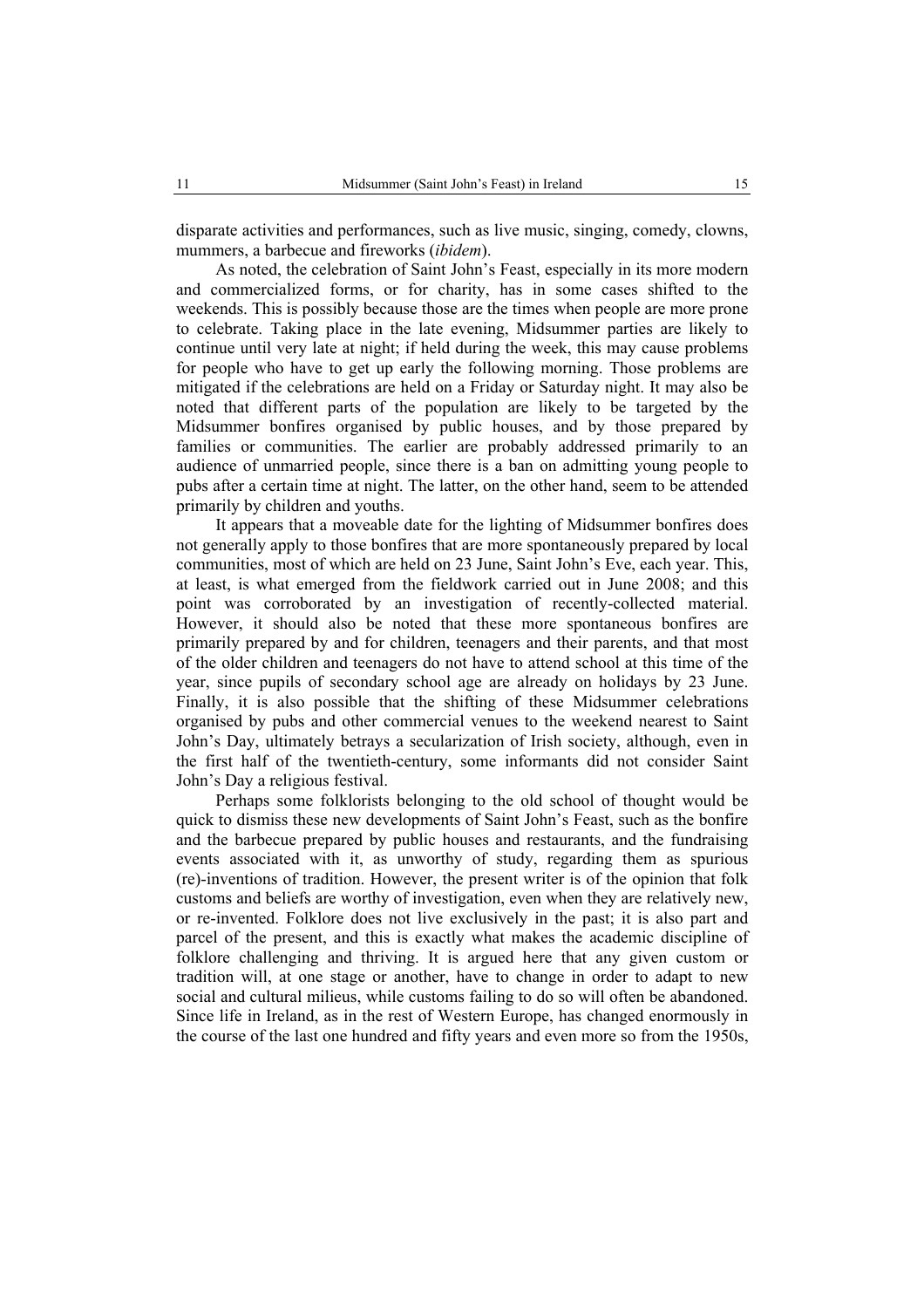it is only to be expected that the customs surrounding Saint John's Feast are also changing. The fact that pubs and restaurants have sometimes begun to take charge of those celebrations, and the organisation of fundraising events around Midsummer, represents new trends in the festival. It is possible that, in the future, events such as those described above will increase, and maybe even replace the more spontaneous bonfires organised by local communities and children. It was also noted above that the bonfires organized by public houses and the bonfires organised by communities seem to be addressed to different kinds of audiences: the earlier target mainly adults, the latter target mainly children and their parents. Already in the 1970s, one tradition-bearer, from the Ahamlish area of County Sligo, recognised that on Saint John's Eve, while children lit bonfires, adults preferred to go to the public house:

All people in the locality went to the bonfire. Nowadays only the children go, most of the older people now go to the public houses for the social activities.

(NFC 1856: 135)

Considering this, it is thus possible that both kinds of Midsummer bonfires will continue to survive side by side.

An analysis of the newspapers from June 2001 shows that both family and communal bonfires were still lit, depending on the areas and on local circumstances. Moreover, it is also apparent that new, "untraditional" activities, such as children's face painting, adult golf, and so on, were being carried out around, or in connection with, the bonfires. In some cases, a fancy dress parade was also mentioned. (Roscommon Herald, 20 June 2001: 31)

The most common attitude shown by journalists in local newspaper articles examined by this writer on the subject of St. John's Eve bonfires is to view them as a harmless, time-honoured amusement to be cherished, although they noted that there might also be problems associated with them, at times. The following article, taken from the *Ulster Herald*, is a typical example of that attitude:

For many, the tradition of bonfire night has died out because of other such attractions such as televisions and computers but not in one home in Trillick. The McCaughey family of Badoney have kept this age-old June practice alive over the years, and this year was no exception. On Saturday evening last, the night sky glowed over the family home as one of the biggest bonfires seen in the district raged, fuelled with old tyres, old logs and anything else that was considered obsolete. Friends and neighbours gathered to see the inferno, to renew acquaintance and to talk about the events of the day. However not everything does always go according to plan. Patsy recalls that last year's fire took place in a field near the home. This year his brother Vincent went to cut the grass on that same particular field, but after a few swathes he noticed the mower wasn't cutting as freely as usual. On examination he noticed fine wire jammed in the machinery – yes, you have guessed it – the wire from the tyres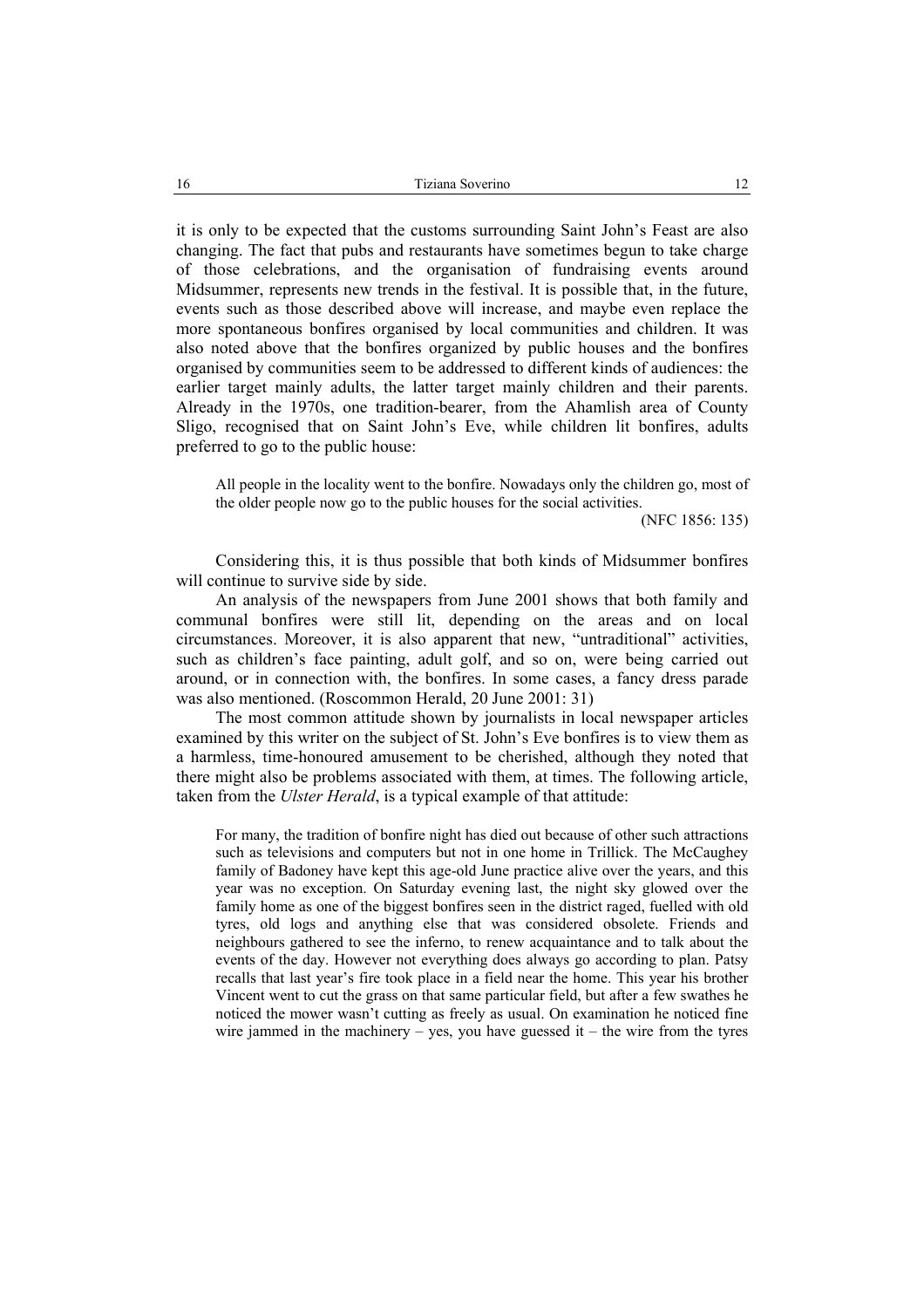was playing havoc and caused more than a few headaches. Patsy made sure the same thing didn't happen this year.

(Ulster Herald, 28 June 2001: 19)

Moving forward in time, the attitude of journalists towards "Bonfire Night" was still largely unchanged in June 2008, as shown by the following piece, reported in the *Roscommon Herald*:

LOCAL NOTES – BOYLE. "BONFIRES":

There weren't too many bonfires again this year on the traditional "bonfire night" which was last night (23 June), although some smoke was visible early in the evening. Bonfire night is another tradition that is dying out all over Ireland, which is a shame really as kids never will know the *craic* and rivalry, and weeks of planning that went in to the storing of tyres at secret locations and waiting for the surprise raid from a neighbouring "gang". Bonfire night was awaited with excitement for months by the youths of Boyle, and if you were lucky enough to know an obliging adult with a trailer, then a trip to JT Emmet's in Ballyfarnon was requested to see could the much sought after tractor tyres<sup>12</sup> be obtained – alas all no more and all stories that will go down in history, although it is reported that one or two youth-groups had their own bonfires for their members.

(Roscommon Herald, 24 June 2008: 26)

What is most striking about the above article is the great sense of nostalgia for a past tradition that is dying out, or, at least, that is felt to be on the wane, by the journalist. It is possible that Midsummer bonfires are "always going and never gone", since even in the early twentieth century there was talk of the custom disappearing (Soverino, 2009: 195–196; 212–219), whereas it is still vibrant in parts of Ireland, *e.g.* parts of Counties Mayo, Roscommon and Donegal. Obviously, however, many changes have been introduced in the celebrations. Possibly the author of the *Roscommon Herald* article quoted above was alluding to this, although transformations in the St. John's Feast celebrations were already well under way in the 1970s, as shown by the replies to the bonfire questionnaire. It must also be emphasised that the days immediately preceding the 23 June 2008 were extremely wet and windy in many areas of Ireland, something that might have determined the somewhat sparser lighting of Midsummer bonfires in that particular year. Sometimes tradition-bearers fail to recognize a custom they have engaged in is still observed if it has changed substantially in the meantime. But in today's fastchanging world, as already mentioned, it is vital for folk customs and traditions to adapt in order to survive.

 $12$  We may note, in passing, that tyres are fondly remembered as an integral part of the Midsummer celebrations by this journalist of the *Roscommon Herald*, who does not mention environmental pollution or health hazards.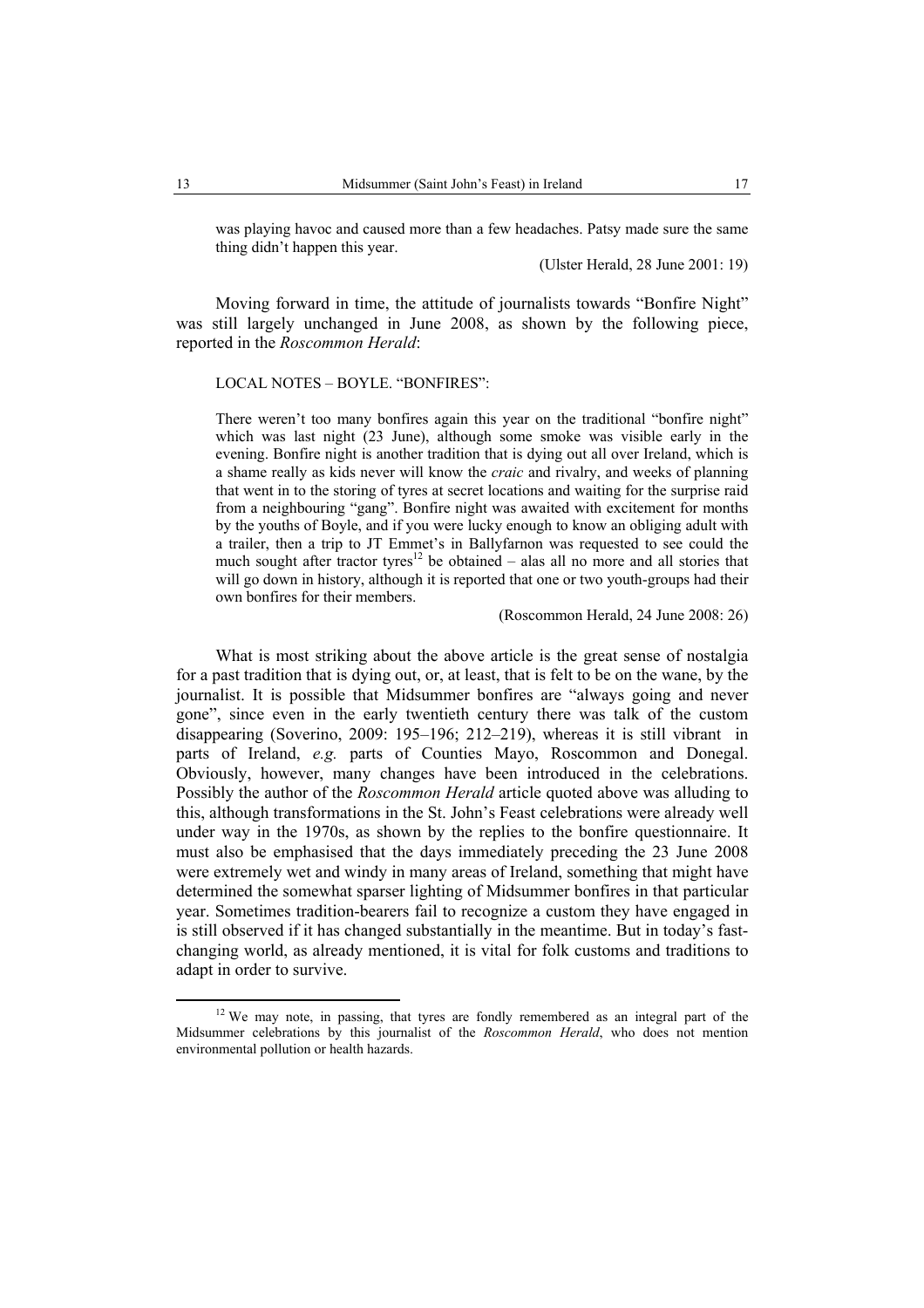By and large, then, the newspaper accounts have shown that, besides the various modernizations, the celebrations of St. John's Eve are still alive, although at times the very people who perpetuate them are not aware of the full significance the lighting of the bonfires had for their own ancestors. But the big bonfires are still blazing, and maybe this is all that matters.

### **THIRD TREND: WITHDRAWAL OF THE ELDERLY**

The principal and most significant shift in the celebrations of the Midsummer bonfires in Ireland, commencing around the middle of the twentieth century, consisted of the withdrawal of the older people from the bonfires. This was evident from an investigation of the replies to the 1943 questionnaire on Midsummer, and it emerged even more clearly from the replies to the 1973 questionnaire on bonfires. (Soverino, 2009: 195–199) By the latter period, Saint John's Eve bonfires were mostly lit by groups of children and/or youths, especially teenagers, who were occasionally accompanied by their parents as a form of supervision. Numerous informants explicitly stated that adults and older people did not join the crowd gathered around the bonfire anymore. This was perceived as something to be regretted, and described with nostalgia and a sense of disappointment. (for example NFC 1856: 14, Moylough area, County Galway) By contrast, as is apparent from the replies to the 1943 questionnaire, in the late nineteenth century, and often into the first half of the twentieth, essentially the whole community had gathered around the Midsummer bonfires and, although the older people often left earlier than the young (Soverino, 2009; 305; NFC 957: 85; NFC 1856: 28–30), it was they who were responsible for carrying out the most overtly ceremonial aspects of the celebrations. It was very common for the bonfire to be lit by the oldest member of the community present (Soverino, 2009: 195; 242–243; O'Hare, 2008: 36)<sup>13</sup>. Furthermore, prayers said around the bonfire, such as the Rosary, were mostly led by older people. (Soverino, 2009: 195–196; 418–422) Even more importantly, the crop-and cattle-protection rites associated with Saint John's Eve bonfires were undertaken by the elderly, in some cases, at least. (*ibidem*, 195–196; 380–381)

There is undoubtedly a close link between the non-participation of the oldest community members in the bonfire celebrations and the wane of prayers and cropand cattle-protection rites at Midsummer in Ireland – as prayers and apotropaic rites ebbed significantly from the second half of the twentieth century, when many elderly stopped attending the bonfires. The exact relationship between the withdrawal of the older people, and the wane of prayers and protective rites, however, remains to be determined. Although there are some exceptions to this

<sup>&</sup>lt;sup>13</sup> O'Hare is here specifically referring to Midsummer bonfires in County Kerry, as opposed to in other parts of Ireland.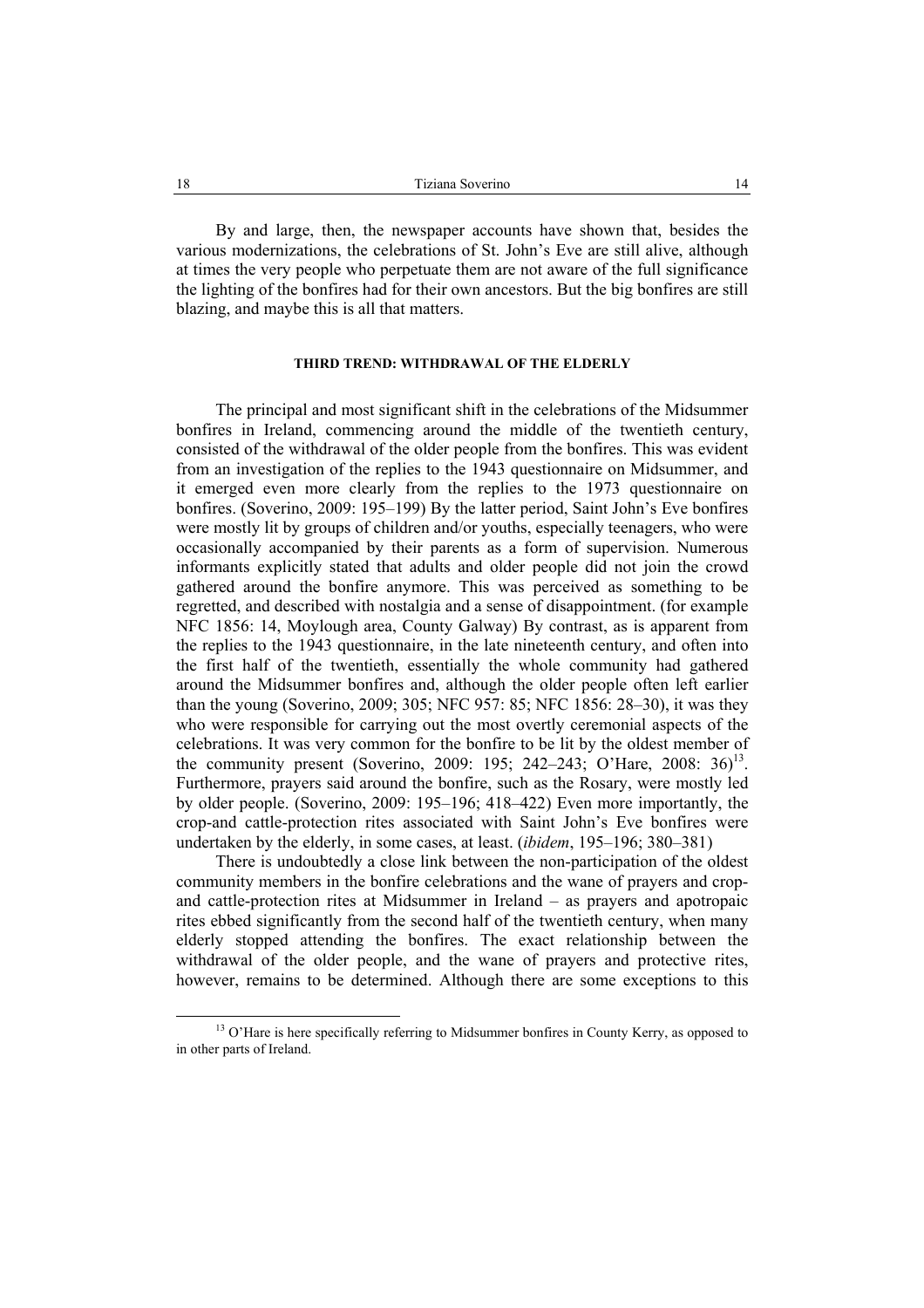situation, many tradition-bearers, when answering the 1943 and the 1973 questionnaires, remarked that the Midsummer bonfires were losing, or had lost, most of their ceremonial aspects, as they were by then lit just by children or youths and solely for the purpose of having fun. For example, an informant, from the Ballindoon area of County Galway, reported in 1943:

The practice of lighting bonfires is still practised here, but the custom is shorn of all its old time significance. It is now just to amuse and perhaps offer a meeting place for youngsters. The jumping through the smoke and throwing a live coal into the field has ceased. The people have no idea of the origin of the custom, but they have ceased to associate it with St. John and some have come by the information that it is of pagan origin and has something to do with the fire worshipping of pre-Christian Ireland.

(NFC 957: 60)

While the withdrawal of the elderly from Midsummer celebrations was a very widespread phenomenon from the 1970s onwards, in at least some parts of Ireland – as indicated by the replies to the bonfire questionnaire from that decade – that trend was well under way even at an earlier stage. For instance, a traditionbearer from west County Limerick commented in the 1930s:

Old people now living do not remember these things (...) I know Athea for the past forty years and the only fires of this kind I saw here were those made by young people in a dozen different places. (...) The interest of the elders in the festival had clearly died out (emphasis by the author; Danaher, 1972: 135)

The loss of interest in Midsummer bonfires by the older people should be considered against the wider background of the changing nature of society and lifestyles in the last century or so. While a detailed examination and discussion of those social changes cannot be undertaken here, a few possible reasons for the withdrawal of the elderly from the bonfires will be suggested. These can be said to fall under three main headings: social, economic and educational. It must be pointed out that such reasons are not to be considered mutually exclusive, for they could, and probably have, appeared side by side.

The principal social change which might have affected the participation of older people consists of the shift from extended family to nuclear family situations. (Kennedy, 2001: 46–47) By no means exclusive to Ireland, this is a wider phenomenon. In traditional Ireland, grandparents and other elderly relatives usually lived with their children and grandchildren. Thus, for example, certain types of vernacular dwellings contained a bed outshot, that was the sleeping space occupied by grandparents. But from the 1950s onwards, more families tended to be nuclear, that is to say, made up of parents and children only, while the elderly more frequently live alone, or took up residence in homes for the elderly (*ibidem)*. As a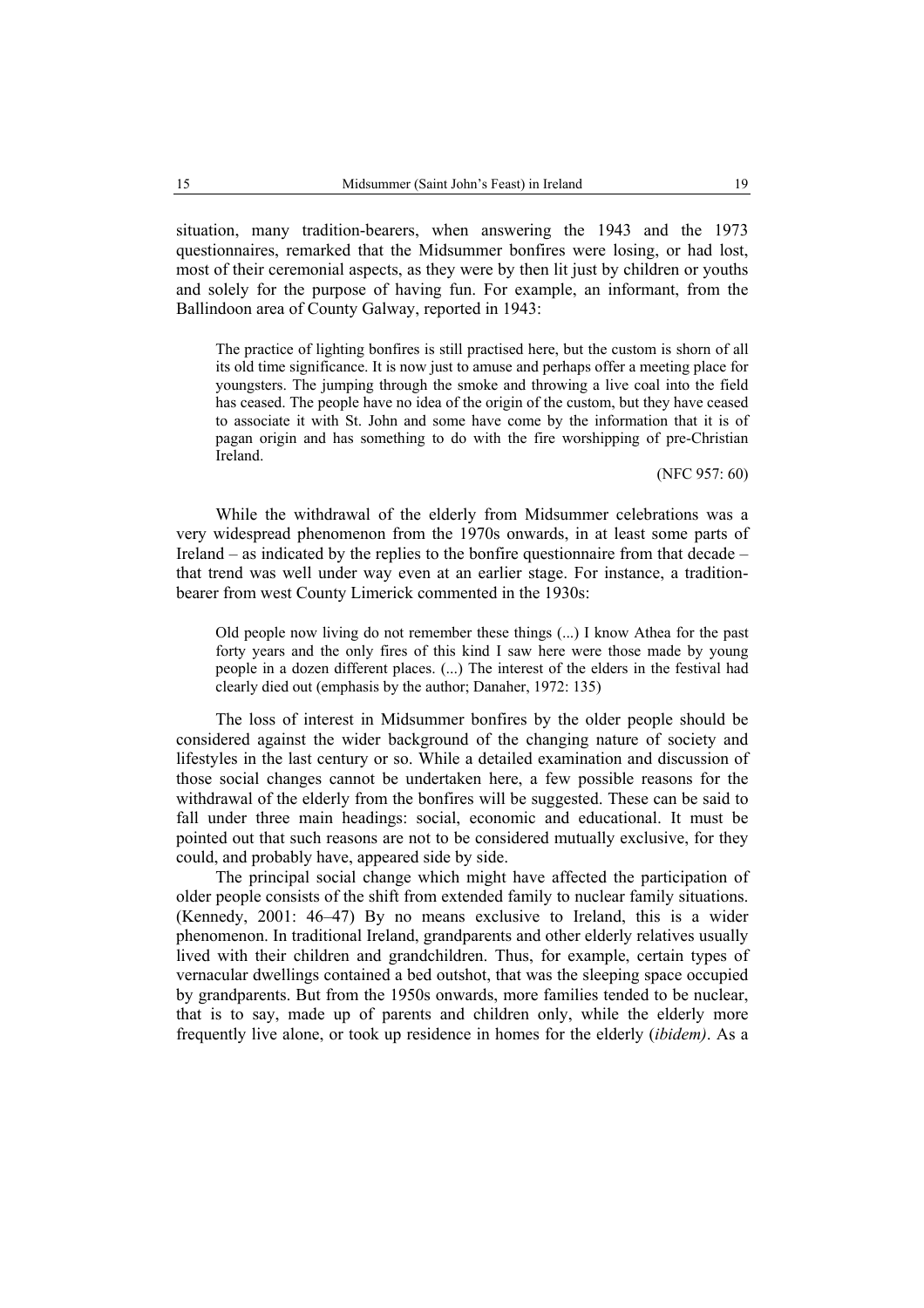consequence, elderly people have not been participating in the life and activities of their relatives or of their community as much as previously. Furthermore, nowadays the widespread use of motor cars, which are not accessible to many older individuals, has contributed to the marginalization of the elderly in some cases, especially in rural areas, where public transport is poor or non-existent. (Treacy *et al*., 2004: 183)

Among the economic factors is the tendency, over the last fifty years or so, to move away from farming and husbandry. In particular since the 1990s, the great success of the tertiary sector in Ireland and the growth of urban areas have played a major role in the economy of the country. (Clinch *et al.*, 2002: 24–42; Walsh, 2007: 146) Since there was a deep and close connection between the lighting of the Saint John's Eve bonfires in the countryside and the protection of crops and cattle, the fact that many people nowadays have no crops under cultivation, and own no cattle, possibly has had a bearing on the nature of the celebrations themselves, which have become more and more associated with youths, children and fun, and less with protective rites.

Finally, the increase in the levels of formal education, and the abandonment of traditional lifestyles and world-views could also have contributed to the disinterest of the elderly in Midsummer bonfires. A tendency to rationalise and consider only scientific explanations and proceedings as legitimate means that, for the average person, chemical fertilizers are now deemed much more effective than the ashes from the Midsummer bonfires. So, in reality, there was no longer any need for the older people, who tended to perform crop protection rites, to join the bonfire celebrations. Such an attitude was expressed by a tradition-bearer, referring to the use of the ashes on cattle:

My father R.I.P. used to say that it was the way they had for killing the fleas on the cattle before DDT [talking about cattle protection rites].

(NFC 2153: 153)

Although probably said with humour, this statement may well reflect the world-view of some tradition-bearers. In many places in Ireland cattle were driven through the May Day and/or Midsummer bonfires to rescue or preserve them from disease and supernatural evil influences. The two matters – ailments and supernatural hostile powers – were inextricably correlated in the world-view of the Irish people who lived in rural areas in the nineteenth and early twentieth centuries.

A widespread change in the world-view and way of life of many Irish people is also confirmed by the fact that, with a couple of exceptions, supernatural legends associated with the bonfires were no longer reported in the answers to the 1973 questionnaire about bonfires. This situation stands in sharp contrast to that pertaining in the replies to the 1943 questionnaire on the Feast of Saint John, which included some supernatural legends. (Soverino, 2009:  $236-256$ )<sup>14</sup>

 $14$  An article on the topic is currently being prepared by this writer.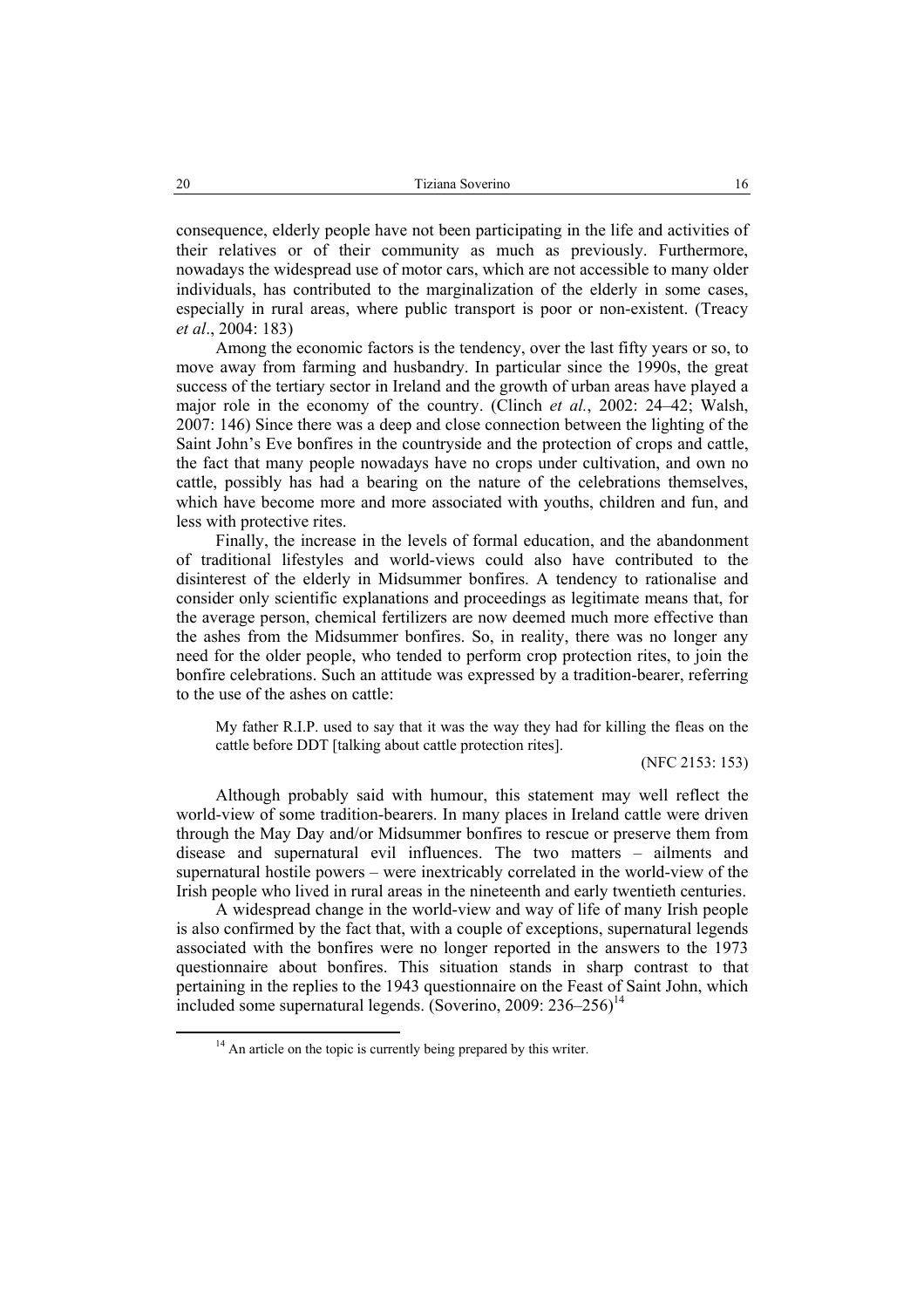# **SAINT JOHN'S FEAST IN IRELAND: IN A STATE OF FLUX**

Many Midsummer bonfires in Ireland are now lighted just for and by children and youngsters. Should this be considered a degradation of the custom, or merely a change, having no bearing on the vitality of the observance itself?

Even in the 1940s, tradition-bearers lamented that the tradition was in decline, although martial conflicts may have played a part. Fifteen tradition-bearers remarked that the custom of lighting Midsummer bonfires suffered a serious blow because of wars. (*e.g.* NFC 957: 167) The first half of the twentieth century saw the First World War, (1914–1918) the Irish Civil War (1920s) and the Second World War.  $(1939-1945)^{15}$  During those periods, it was considered dangerous for people to congregate at night in outdoor locations, for two main reasons: because, during the Civil War, the British Authorities considered all outdoor meetings a potential threat to the British occupation of Ireland, and because of the blackout. With regard to the latter, people were not allowed to light bonfires in the evenings. It is very possible that wars thus played a significant role in determining the abandonment of the lighting of the St. John's Eve bonfires, at least in those areas where the tradition was not strong enough to continue after being interrupted for a few years.

As a consequence of the deep-seated and powerful changes which have taken place in the western world in the last century, and increasingly from the 1920s, the way in which folklore is interpreted, lived and studied has shifted. Among the many transformations there was the development of a society in which massproduced goods, and a popular culture often encouraged and dictated by the mass media, came to the fore. In our society, globalization is a strong reality: a wide range of ideas, material goods and ways of life are thus now found side by side in the same surroundings. While, on the one hand, this means that different cultural values and ideas are more easily accessible to many people, it also means, on the other hand, that globalization could cause the loss of local identity and traditions. Those could be replaced by a more generalised, often commercially or profitdriven cheap version of various local concepts, and by objects from around the world, available in cities and small towns alike. (Ó Giolláin, 2000: 171–84) In contrast, however, as a reaction to the relative flattening of cultures posed as a threat by globalization, a tendency to re-appropriate one's own local "heritage", and "authentic traditions", has also come to the fore, as shown by the development of the "slow-food" movement all across Europe and the USA, whose aim is to (re)establish foodstuffs and drinks typical of the local area, and often coming from an old tradition, which is also, by the way, often seen as a tourism opportunity.

That same trend occurred at many levels, so that, for instance, as emphasised by Ó Giolláin, pilgrimages to holy wells closely linked to local saints have often

<sup>&</sup>lt;sup>15</sup> Although Ireland remained neutral during the Second World War, whose period was known as "The Emergency", the war obviously affected Ireland too.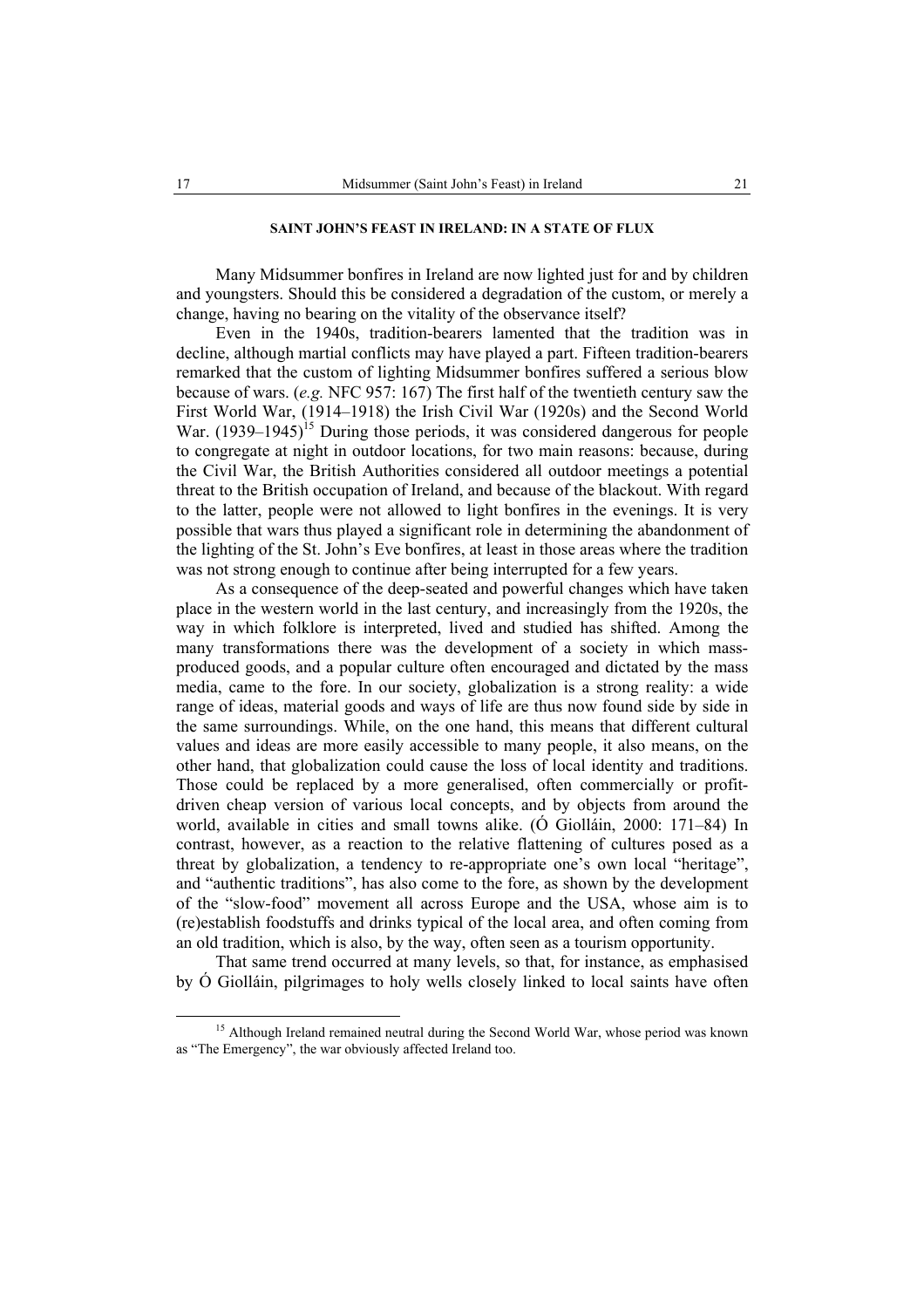been replaced by more universal-type pilgrimages, dedicated to international saints or to the Virgin Mary. (1991: 211–212)

The role of Saint John's Feast in relation to all of this is exceptional. Although associated with a foreign saint, and probably introduced into Ireland by the Anglo-Normans<sup>16</sup>, the feast managed to survive quite strongly in part of Ireland, including the west.

It has thus often, quite paradoxically, been equated with Irish, Celtic and Gaelic identity, as opposed to English identity.

There have been attempts to localize the festival of Saint John. As Saint John the Baptist was a foreign saint, of a by-gone area, he needed to be linked to the world of the tradition-bearers, to better mediate between the people and God, and be more relevant. Therefore, for instance, some informants claimed that Saint John had once visited Ireland, or that the 24 June was not the festival of Saint John the Baptist, but of a local saint bearing the same first name:

In this locality the festival became associated with *Naomh Eoin* (St. John), a local saint whose habitation was *Teach Eoin*, St. John's Point.

(NFC 1857: 122)

Alongside that, in recent times, the influence of globalization has also been felt on the lighting of the bonfires. For example, one tradition-bearer, from the Killorglin area of County Kerry, argued that, whereas in the past the main bonfire of the year was lit on Saint John's Eve, in the last few years that bonfire has been on the wane, while a bigger one is now lit for Halloween, possibly because of influence from Dublin. (NFC 2153:  $119-120$ )<sup>17</sup> The first aforementioned change, in the material burnt in the Midsummer bonfires, ultimately comes from outside, in reaction to the fact that it is now prohibited by law to burn tyres in bonfires. Other facets of modernization intruding into Midsummer celebrations in Ireland include the organization of bonfires and other celebrations by public houses and restaurants with a commercial undertone, and the holding of fundraising events linked to Saint John's Feast. Undoubtedly, increased secularism, and the shift from an agrarian economy, have contributed to transform Midsummer celebrations in Ireland.

Yet, as mentioned above, a manifestation of the "counter-globalization" movement, so to speak, is represented by the willingness of people, emerging in many different parts of Ireland where the Midsummer bonfires had not been lit for many years, to get repossession of their cultural heritage, by lighting those bonfires again. This may said to correspond to the "Second Life" of folklore, and it usually means that bonfires are now organized by pubs, local county council authorities, or other societies. It is also exemplified by the above-mentioned charity event

<sup>&</sup>lt;sup>16</sup> See p. 3 of this article.

<sup>&</sup>lt;sup>17</sup> This comment refers to the custom, still observed in parts of Dublin city and county to light bonfires on Halloween, 31 October, rather than on Saint John's Eve.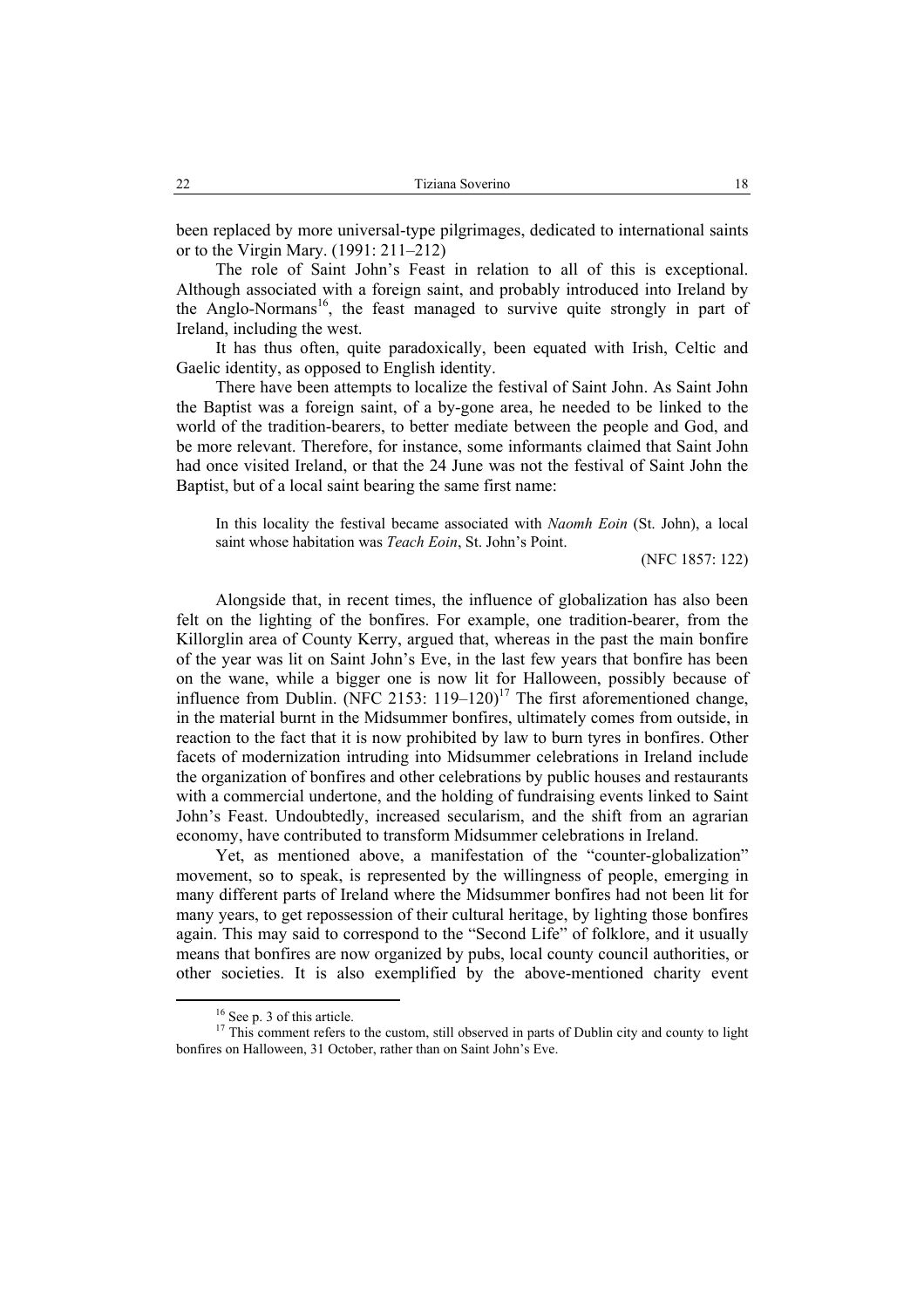"Dancing at the Crossroads" of County Wexford, where traditions from the past are re-invented in new settings and for a novel purpose. That event, besides attracting commercial tourism, could also be read as an attempt, by participants, to regain possession of their past identity and traditions. From the foregoing discussion it has emerged that the festival of Saint John is a vibrant calendar occasion, which is adapting to changing social, economic and cultural circumstances. Tyres may be avoided or sneaked in the bonfires; older people do not take part in the bonfires as widely as they used to in the past. Still, even in a sophisticated and supertechnological era such as our own, Midsummer bonfires retain their appeal. As put by McKean, "No traditional practice is static; indeed, though change is often not volitional, customs evolve in order to retain vitality and relevance, usually in a fairly conservative way, but they alter nevertheless". (2012: 27)

#### **REFERENCES**

- 1. BONINO, DANIELA (2007). "La grande festa di San Giovanni patrono di Torino". In *Sempre Più*, vol. 0, no. 0 [sic], p. 3–8 [citing Manuela FLAMINI].
- 2. BRENNAN, HELEN (1999). *The Story of Irish Dance*, Dingle: Brandon.
- 3. CLINCH, PETER; CONVERY, FRANK; WALSH, BRENDAN (2002). *After the Celtic Tiger. Challenges Ahead*, Dublin: O'Brien Press.
- 4. *Connacht Tribune*, 22 June 2001.
- 5. DANAHER, KEVIN (1972). *The Year in Ireland*, Cork: Mercier Press.
- 6. DILLON, EILEEN (2005/6). "Dancing at the Crossroads". In *Kilmore Parish Journal*, vol. 34, p. 82–84.
- 7. HONKO, LAURI (1991). "The Folklore Process". In *Folklore Fellows*' *Summer School Programme*, Turku, vol. 11, p. 25–47.
- 8. KENNEDY, FINOLA (2001). *Cottage to Crèche. Family Change in Ireland*, Dublin: Institute of Public Administration.
- 9. *Leitrim Observer*, 20 June 2001.
- 10. MACLEOD, CATRIONA (1946). "Mediaeval Figure Sculpture in Ireland. Statues in the Holy Ghost Hospital, Waterford". In *Journal of the Royal Society of Antiquaries of Ireland*, vol. 76, p. 89–100.
- 11. McKEAN, THOMAS A. (2012). "Stewartship and Evolving Fidelity in a Scottish Fire Festival". In *Traditiones*, vol. 41.1, p. 23–36.
- 12. Ó GIOLLÁIN, DIARMUID (1991). "The Fairy Belief and Official Religion in Ireland". In P. Narváez (ed.), *The Good People. New Fairylore Essays*, Lexington, Kentucky: The University Press of Kentucky (Garland Publishing).
- 13. Ó GIOLLÁIN, DIARMUID (2000). *Locating Irish Folklore. Tradition, Modernity, Identity*, Cork: Cork University Press.
- 14. Ó GIOLLÁIN, DIARMUID (2005). "Revisiting the Holy Well". In *Éire Ireland*, vol. 40, 1–2, p. 11–41.
- 15. O HARE, PATRICIA (2008). "St. John's Eve Traditions in County Kerry, c. 1850–1950". In *Béaloideas*, vol. 76, p. 23–88.
- 16. PIERS, SIR HENRY BARONET 1981 (1786). *A Chorographical Description of the County of West-Meath*, Tara: Meath Archaeological and Historical Society.
- 17. *Roscommon Herald*, 20 June 2001.
- 18. *Roscommon Herald*, 24 June 2008.